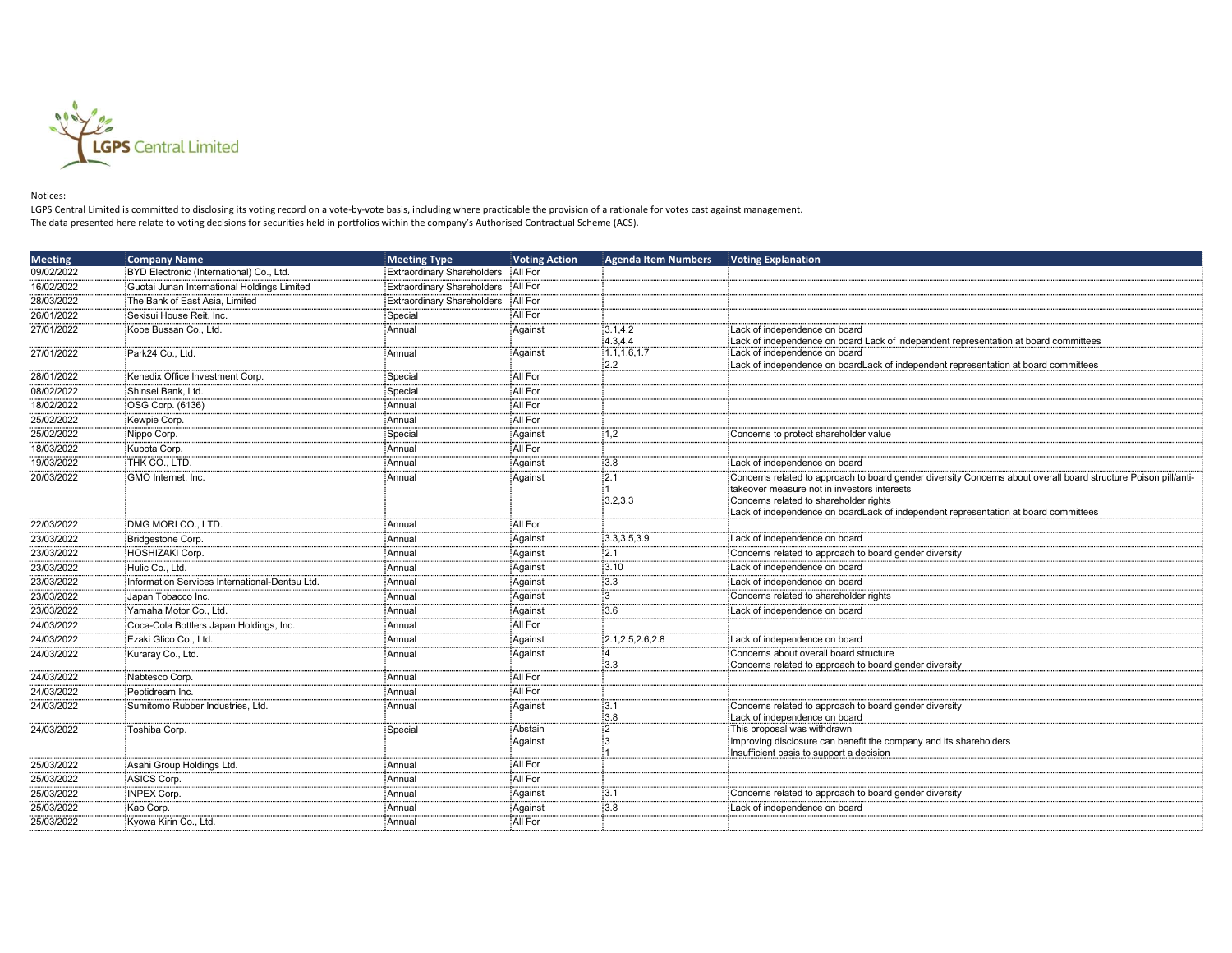| <b>Meeting</b> | <b>Company Name</b>                | <b>Meeting Type</b> | <b>Voting Action</b> | <b>Agenda Item Numbers</b> | <b>Voting Explanation</b>                                                                                                     |
|----------------|------------------------------------|---------------------|----------------------|----------------------------|-------------------------------------------------------------------------------------------------------------------------------|
| 25/03/2022     | NEXON Co., Ltd.                    | Annual              | Against              |                            | Apparent failure to link pay and appropriate performance                                                                      |
|                |                                    |                     |                      | 2.1                        | Concerns related to approach to board gender diversity Lack of independence on board                                          |
|                |                                    |                     |                      | 2.4                        | Concerns related to attendance at board or committee meetings                                                                 |
|                |                                    |                     |                      | 3.2.3.3                    | Lack of independence on boardLack of independent representation at board committees                                           |
|                |                                    |                     |                      | 3.1                        | Lack of independent representation at board committees                                                                        |
| 25/03/2022     | Pola Orbis Holdings Inc.           | Annual              | Against              | 4.2,4.3                    | Concerns about overall board structure                                                                                        |
| 25/03/2022     | Shiseido Co., Ltd.                 | Annual              | All For              |                            |                                                                                                                               |
| 25/03/2022     | Suntory Beverage & Food Ltd.       | Annual              | All For              |                            |                                                                                                                               |
| 25/03/2022     | Toyo Tire Corp.                    | Annual              | Against              | 3.1                        | Concerns related to board gender diversity and the company's excessive cross-shareholding                                     |
|                |                                    |                     |                      | :3.2                       | Concerns related to company's excessive cross-shareholding                                                                    |
| 25/03/2022     |                                    | Annual              |                      | 3.9<br>і1⊹                 | Lack of independence on board                                                                                                 |
|                | Unicharm Corp.                     |                     | Against<br>All For   |                            | Concerns to protect shareholder value                                                                                         |
| 26/03/2022     | Horiba Ltd.                        | Annual              |                      |                            |                                                                                                                               |
| 29/03/2022     | Benefit One Inc.                   | Special             | All For              |                            |                                                                                                                               |
| 29/03/2022     | Canon Marketing Japan Inc.         | Annual              | Against              | 4.2                        | Concerns about overall board structure                                                                                        |
|                |                                    |                     |                      | ່:3.1<br>3.7               | Concerns related to approach to board gender diversity                                                                        |
| 29/03/2022     | Chugai Pharmaceutical Co., Ltd.    | Annual              | All For              |                            | Lack of independence on board                                                                                                 |
| 29/03/2022     | DIC Corp.                          |                     | All For              |                            |                                                                                                                               |
|                |                                    | Annual              |                      |                            |                                                                                                                               |
| 29/03/2022     | Ebara Corp.                        | Annual              | All For              |                            |                                                                                                                               |
| 29/03/2022     | MonotaRO Co., Ltd.                 | Annual              | Against              | $^{12}$                    | Concerns related to shareholder rights                                                                                        |
|                |                                    |                     |                      | :3.3                       | Lack of independence on board<br>Concerns related to shareholder rights                                                       |
| 29/03/2022     | Nippon Paint Holdings Co., Ltd.    | Annual              | Against              | :2                         |                                                                                                                               |
| 29/03/2022     | OTSUKA CORP.                       | Annual              | Against              | :3                         | Insufficient/poor disclosure                                                                                                  |
| 29/03/2022     | SUMCO Corp.                        | Annual              | Against              | $\overline{3.2}$           | Lack of independence on board                                                                                                 |
| 29/03/2022     | Sumitomo Forestry Co., Ltd.        | Annual              | Against              | $\overline{3.1}$           | Concerns about cross-shareholdings                                                                                            |
|                |                                    |                     |                      | :3.2                       | Concerns about excessive cross-shareholdings                                                                                  |
|                |                                    |                     | All For              | 4.1                        | Concerns about overall board structure                                                                                        |
| 29/03/2022     | Tokyo Tatemono Co., Ltd.           | Annual              |                      |                            |                                                                                                                               |
| 29/03/2022     | Trend Micro, Inc.                  | Annual              | Against              | :3<br>2.1,2.5              | Concerns related to shareholder rights                                                                                        |
| 30/03/2022     | AGC, Inc. (Japan)                  | Annual              | All For              |                            | Lack of independence on board                                                                                                 |
| 30/03/2022     | Canon, Inc.                        | Annual              | Against              | 4.2                        |                                                                                                                               |
|                |                                    |                     |                      | :3.1                       | Concerns about overall board structure<br>Concerns related to approach to board gender diversityLack of independence on board |
|                |                                    |                     |                      | 3.4                        | Lack of independence on board                                                                                                 |
| 30/03/2022     | Dentsu Group, Inc.                 | Annual              | Against              | 3.2,4.5,4.6                | Lack of independence on board                                                                                                 |
| 30/03/2022     | GungHo Online Entertainment, Inc.  | Annual              | Against              | :2.1                       | Concerns related to approach to board gender diversity                                                                        |
|                |                                    |                     |                      | 2.9                        | Lack of independence on board                                                                                                 |
| 30/03/2022     | Kagome Co., Ltd.                   | Annual              | Against              | :1                         | Concerns related to shareholder rights                                                                                        |
| 30/03/2022     | Kirin Holdings Co., Ltd.           | Annual              | Against              | -6                         | A vote AGAINST this proposal is warranted because:* Concerning the complexity of the compensation plan                        |
|                |                                    |                     |                      |                            |                                                                                                                               |
| 30/03/2022     | Kobayashi Pharmaceutical Co., Ltd. | Annual              | Against              |                            | Concerns related to shareholder rights                                                                                        |
| 30/03/2022     | KOKUYO CO., LTD.                   | Annual              | All For              |                            |                                                                                                                               |
| 30/03/2022     | KOSE Corp.                         | Annual              | All For              |                            |                                                                                                                               |
| 30/03/2022     | Lion Corp.                         | :<br>Annual         | All For              |                            |                                                                                                                               |
| 30/03/2022     | Mabuchi Motor Co., Ltd.            | Annual              | All For              |                            |                                                                                                                               |
| 30/03/2022     | Nippon Electric Glass Co., Ltd.    | Annual              | Against              | 3.1, 3.7                   | Lack of independence on board                                                                                                 |
| 30/03/2022     | Otsuka Holdings Co., Ltd.          | Annual              |                      | 3.1                        |                                                                                                                               |
|                |                                    |                     | Against              | 2.1,2.11,2.12              | Lack of independence on board                                                                                                 |
| 30/03/2022     | Pigeon Corp.                       | Annual              | All For              |                            |                                                                                                                               |
| 30/03/2022     | Rakuten Group, Inc.                | Annual              | Against              | :4                         | Apparent failure to link pay and appropriate performance                                                                      |
|                |                                    |                     |                      |                            | Concerns related to shareholder rights                                                                                        |
|                |                                    |                     |                      | 2.5.2.8                    | Lack of independence on board                                                                                                 |
| 30/03/2022     | Renesas Electronics Corp.          | Annual              | Against              |                            | Concerns related to shareholder rights                                                                                        |
| 30/03/2022     | Sapporo Holdings Ltd.              | Annual              | Against              |                            | Concerns about capital misallocation                                                                                          |
|                |                                    |                     |                      | 3.5                        | Lack of independence on board                                                                                                 |
| 30/03/2022     | Shimano, Inc.                      | Annual              | Against              | 2.1                        | Concerns related to board gender diversity                                                                                    |
| 30/03/2022     | Showa Denko K.K.                   | Annual              | All For              |                            |                                                                                                                               |
| 30/03/2022     | Skylark Holdings Co., Ltd.         | Annual              | All For              |                            |                                                                                                                               |
|                |                                    |                     |                      |                            |                                                                                                                               |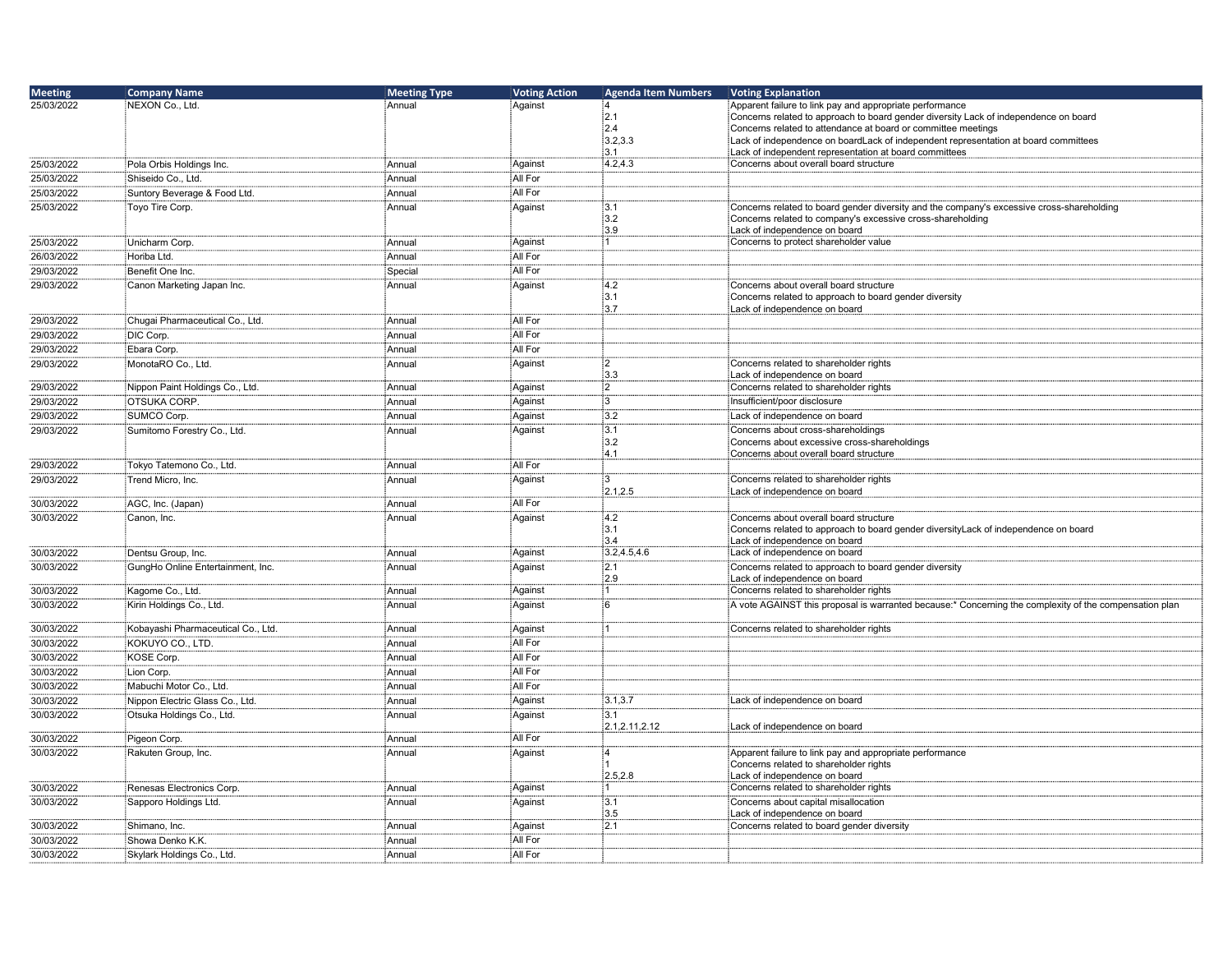| <b>Meeting</b> | <b>Company Name</b>                                | <b>Meeting Type</b>               | <b>Voting Action</b> | <b>Agenda Item Numbers</b> | <b>Voting Explanation</b>                                                                                                                                             |
|----------------|----------------------------------------------------|-----------------------------------|----------------------|----------------------------|-----------------------------------------------------------------------------------------------------------------------------------------------------------------------|
| 30/03/2022     | The Yokohama Rubber Co., Ltd.                      | : Annual                          | Against              | 3.1<br>3.11                | Concerns related to approach to board gender diversity and capital misallocation on cross-shareholdings<br>Lack of independence on board                              |
| 30/03/2022     | Tokai Carbon Co., Ltd.                             | : Annual                          | All For              |                            |                                                                                                                                                                       |
| 30/03/2022     | TOKYO OHKA KOGYO CO., LTD.                         | <sup>∶</sup> Annual               | All For              |                            |                                                                                                                                                                       |
| 30/03/2022     | Yamazaki Baking Co., Ltd.                          | Annual                            | Against              | :3.1<br>3.10               | Concerns related to approach to board gender diversitylnadequate management of climate-related risks<br>Insufficient/poor disclosure<br>Lack of independence on board |
| 13/01/2022     | Mapletree Logistics Trust                          | <b>Extraordinary Shareholders</b> | All For              | 4.2, 4.3                   | Lack of independence on boardLack of independent representation at board committees                                                                                   |
| 20/01/2022     | Frasers Logistics & Commercial Trust               | Annual                            | Against              | :3                         | Issue of equity raises concerns about excessive dilution of existing shareholders                                                                                     |
| 18/02/2022     | Olam Group Limited                                 | Court                             | All For              |                            |                                                                                                                                                                       |
| 18/02/2022     | Olam Group Limited                                 | Extraordinary Shareholders        | All For              |                            |                                                                                                                                                                       |
| 22/03/2022     | Singapore Press Holdings Ltd.                      | Court                             | All For              |                            |                                                                                                                                                                       |
| 22/03/2022     | Singapore Press Holdings Ltd.                      | <b>Extraordinary Shareholders</b> | All For              |                            |                                                                                                                                                                       |
| 31/03/2022     | DBS Group Holdings Ltd.                            | Annual                            | All For              |                            |                                                                                                                                                                       |
| 06/01/2022     | Korea Gas Corp.                                    | Special                           | Against              | :2                         | Concerns related to inappropriate membership of committees                                                                                                            |
| 07/01/2022     | LG Corp.                                           | Special                           | All For              |                            |                                                                                                                                                                       |
| 07/01/2022     | LG Electronics, Inc.                               | Special                           | All For              |                            |                                                                                                                                                                       |
| 20/01/2022     | Solus Advanced Materials Co., Ltd.                 | Special                           | Against              |                            | Concerns to protect shareholder value                                                                                                                                 |
| 27/01/2022     | Woori Financial Group, Inc.                        | Special                           | All For              |                            |                                                                                                                                                                       |
| 28/01/2022     | POSCO Holdings Inc.                                | Special                           | All For              |                            |                                                                                                                                                                       |
| 28/02/2022     | Daewoo Engineering & Construction Co. Ltd.         | Special                           | All For              |                            |                                                                                                                                                                       |
| 14/03/2022     | NAVER Corp.                                        | Annual                            | All For              |                            |                                                                                                                                                                       |
| 16/03/2022     | Samsung Electro-Mechanics Co., Ltd.                | : Annual                          | All For              |                            |                                                                                                                                                                       |
| 16/03/2022     | Samsung Electronics Co., Ltd.                      | : Annual                          | All For              |                            |                                                                                                                                                                       |
| 16/03/2022     | Samsung Electronics Co., Ltd.                      | :<br>Annual                       | All For              |                            |                                                                                                                                                                       |
| 16/03/2022     | Samsung SDS Co., Ltd.                              | Annual                            | All For              |                            |                                                                                                                                                                       |
| 17/03/2022     | Cheil Worldwide, Inc.                              | Annual                            | All For              |                            |                                                                                                                                                                       |
| 17/03/2022     | Hotel Shilla Co., Ltd.                             | : Annual                          | All For              |                            |                                                                                                                                                                       |
| 17/03/2022     | S-1 Corp. (Korea)                                  | Annual                            | All For              |                            |                                                                                                                                                                       |
| 17/03/2022     | Samsung Card Co., Ltd.                             | :<br>Annual                       | All For              |                            |                                                                                                                                                                       |
| 17/03/2022     | Samsung Engineering Co., Ltd.                      | : Annual                          | All For              |                            |                                                                                                                                                                       |
| 17/03/2022     | Samsung Life Insurance Co., Ltd.                   | Annual                            | All For              |                            |                                                                                                                                                                       |
| 17/03/2022     | Samsung SDI Co., Ltd.                              | Annual                            | All For              |                            |                                                                                                                                                                       |
| 18/03/2022     | LG Uplus Corp.                                     | :<br>Annual                       | All For              |                            |                                                                                                                                                                       |
| 18/03/2022     | LOTTE Fine Chemical Co., Ltd.                      | : Annual                          | All For              |                            |                                                                                                                                                                       |
| 18/03/2022     | POSCO Holdings Inc.                                | Annual                            | All For              |                            |                                                                                                                                                                       |
| 18/03/2022     | Samsung C&T Corp.                                  | :<br>Annual                       | All For              |                            |                                                                                                                                                                       |
| 18/03/2022     | Samsung Fire & Marine Insurance Co., Ltd.          | : Annual                          | All For              |                            |                                                                                                                                                                       |
| 18/03/2022     | Samsung Heavy Industries Co., Ltd.                 | Annual                            | All For              |                            |                                                                                                                                                                       |
| 18/03/2022     | Samsung Securities Co., Ltd.                       | : Annual                          | All For              |                            |                                                                                                                                                                       |
| 18/03/2022     | Yuhan Corp.                                        | : Annual                          | All For              |                            |                                                                                                                                                                       |
| 21/03/2022     | Hyundai Doosan Infracore Co., Ltd.                 | :ٰAnnual                          | All For              |                            |                                                                                                                                                                       |
| 21/03/2022     | POSCO Chemical Co., Ltd.                           | : Annual                          | Against              | :6                         | Apparent failure to link pay and appropriate performance                                                                                                              |
| 21/03/2022     | POSCO INTERNATIONAL Corp.                          | : Annual                          | All For              |                            |                                                                                                                                                                       |
| 22/03/2022     | Hyundai Mipo Dockyard Co., Ltd.                    | Annual                            | All For              |                            |                                                                                                                                                                       |
| 22/03/2022     | Korea Shipbuilding & Offshore Engineering Co., Ltd | Annual                            | All For              |                            |                                                                                                                                                                       |
| 22/03/2022     | S-Oil Corp.                                        | Annual                            | Against              | ፡3                         | Lack of independence on board                                                                                                                                         |
| 23/03/2022     | HANJIN KAL Corp.                                   | : Annual                          | Against              | 2.4, 5.1, 5.2, 5.3         |                                                                                                                                                                       |
| 23/03/2022     | Hanssem Co., Ltd.                                  | Annual                            | Against              | 3,4                        | SH: For shareholder resolution, against management recommendation / Shareholder proposal promotes                                                                     |
|                |                                                    |                                   |                      |                            | appropriate accountability or incentivisation                                                                                                                         |
| 23/03/2022     | HANWHA SOLUTIONS CORP.                             | Annual                            | Against              | 3.3                        | Lack of independence on board                                                                                                                                         |
| 23/03/2022     | Hyundai GLOVIS Co., Ltd.                           | Annual                            | Against              | 3.1.3.2                    | Lack of independence on board                                                                                                                                         |
| 23/03/2022     | Hyundai Mobis Co., Ltd.                            | : Annual                          | All For              |                            |                                                                                                                                                                       |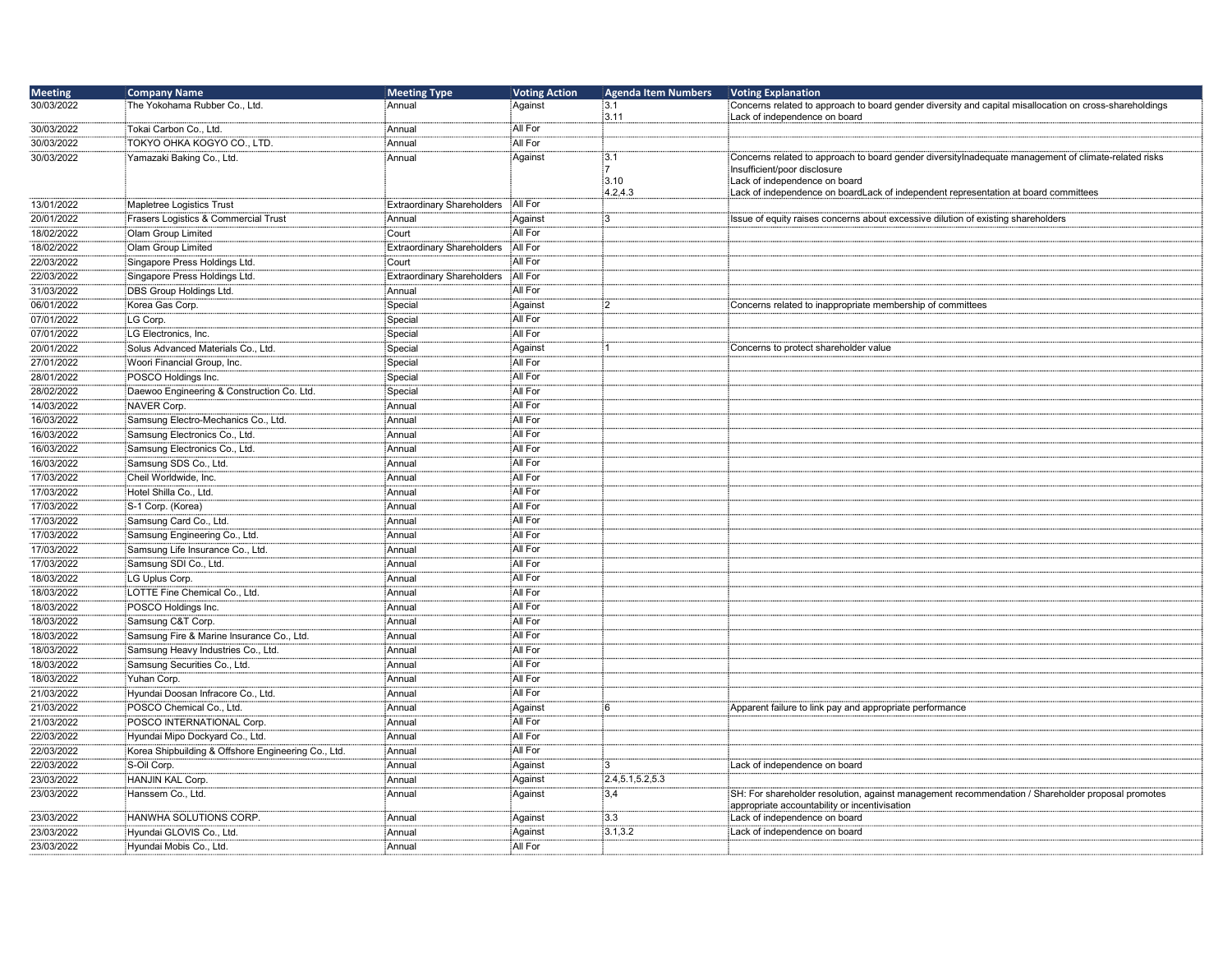| <b>Meeting</b> | <b>Company Name</b>                                     | <b>Meeting Type</b> | <b>Voting Action</b> | <b>Agenda Item Numbers</b>            | <b>Voting Explanation</b>                                                |
|----------------|---------------------------------------------------------|---------------------|----------------------|---------------------------------------|--------------------------------------------------------------------------|
| 23/03/2022     | Hyundai Steel Co.                                       | Annual              | Against              | 2.2                                   | Lack of independence on board                                            |
| 23/03/2022     | Hyundai WIA Corp.                                       | ∶Annual             | Against              | :4                                    | Apparent failure to link pay and appropriate performance                 |
| 23/03/2022     | Korea Zinc Co., Ltd.                                    | Annual              | All For              |                                       |                                                                          |
| 23/03/2022     | Korean Air Lines Co., Ltd.                              | : Annual            | Against              | :2                                    | Inadequate management of climate-related risks                           |
| 23/03/2022     | LG Chem Ltd.                                            | Annual              | All For              |                                       |                                                                          |
| 23/03/2022     | LG Display Co., Ltd.                                    | Annual              | Against              | 5                                     | Apparent failure to link pay and appropriate performance                 |
| 23/03/2022     | LG Innotek Co., Ltd.                                    | : Annual            | Against              | :4                                    | Apparent failure to link pay and appropriate performance                 |
| 23/03/2022     | Lotte Chilsung Beverage Co., Ltd.                       | Annual              | All For              |                                       |                                                                          |
| 23/03/2022     | Lotte Shopping Co., Ltd.                                | ∶Annual             | Against              | 3.1, 3.2, 3.3                         | Lack of independence on board                                            |
| 23/03/2022     | NH Investment & Securities Co., Ltd.                    | : Annual            | Against              | 3.1, 3.2, 3.3, 3.4, 4, 5.1, 5.2       | Concerns to protect shareholder value                                    |
| 23/03/2022     | OCI Co., Ltd.                                           | Annual              | All For              |                                       |                                                                          |
| 24/03/2022     | Amorepacific Corp.                                      | : Annual            | All For              |                                       |                                                                          |
| 24/03/2022     | AmorePacific Group, Inc.                                | Annual              | Against              | :6                                    | Apparent failure to link pay and appropriate performance                 |
| 24/03/2022     | DI E&C Co., Ltd                                         | :ٰAnnual            | All For              |                                       |                                                                          |
| 24/03/2022     | Hanmi Pharmaceutical Co., Ltd.                          | Annual              | Against              | :5                                    | Apparent failure to link pay and appropriate performance                 |
| 24/03/2022     | Hanmi Science Co., Ltd.                                 | Annual              | Against              | :5                                    | Apparent failure to link pay and appropriate performance                 |
|                |                                                         |                     |                      | i٩                                    | Concerns related to inappropriate membership of committees               |
| 24/03/2022     | Hanwha Life Insurance Co., Ltd.                         | : Annual            | All For              |                                       |                                                                          |
| 24/03/2022     | <b>HYUNDAI ENGINEERING &amp; CONSTRUCTION CO., LTD.</b> | Annual              | All For              |                                       |                                                                          |
| 24/03/2022     | Hyundai Motor Co., Ltd.                                 | Annual              | Against              | 2.1.2,3.2<br>2.2.1                    | Concerns to protect shareholder value<br>Vote against combined Chair/CEO |
| 24/03/2022     | Industrial Bank of Korea                                | : Annual            | All For              |                                       |                                                                          |
| 24/03/2022     | LG Electronics, Inc.                                    | Annual              | All For              |                                       |                                                                          |
| 24/03/2022     | Lotte Chemical Corp.                                    | : Annual            | Against              | :5                                    | Apparent failure to link pay and appropriate performance                 |
|                |                                                         |                     |                      | 3.2.3.3.3.4.3.5.4.1                   | Concerns about overall performance                                       |
| 24/03/2022     | Mando Corp.                                             | Annual              | All For              |                                       |                                                                          |
| 24/03/2022     | Mirae Asset Securities Co., Ltd.                        | Annual              | Against              | 2.5,4.2                               | Concerns about overall performance                                       |
| 24/03/2022     | ORION Corp. (Korea)                                     | : Annual            | All For              |                                       |                                                                          |
| 24/03/2022     | Shinhan Financial Group Co., Ltd.                       | Annual              | Against              | 2.1, 2.2, 2.3, 2.4, 2.5, 2.6, 2.7, 3. |                                                                          |
| 24/03/2022     | Shinsegae Co., Ltd.                                     | : Annual            |                      | 2,3.3<br>3.2                          | Lack of independence on board                                            |
| 24/03/2022     | SK Biopharmaceuticals Co., Ltd.                         | : Annual            | Against<br>All For   |                                       |                                                                          |
| 24/03/2022     | SK bioscience Co., Ltd.                                 | Annual              | All For              |                                       |                                                                          |
| 24/03/2022     | SKC Co., Ltd.                                           | Annual:             | All For              |                                       |                                                                          |
| 25/03/2022     | <b>BNK Financial Group, Inc.</b>                        | Annual              | All For              |                                       |                                                                          |
| 25/03/2022     | Celltrion Healthcare Co., Ltd.                          | : Annual            | Against              | 3,4.1,4.2                             | Concerns about overall performance                                       |
| 25/03/2022     | Celltrion Pharm Inc.                                    | : Annual            | All For              |                                       |                                                                          |
| 25/03/2022     | Celltrion, Inc.                                         | : Annual            | Against              | 4.1,4.2,4.3,4.4                       | Concerns about overall performance                                       |
| 25/03/2022     | DB Insurance Co., Ltd.                                  | : Annual            | Against              | 2.2,4.2                               | Concerns about overall performance                                       |
| 25/03/2022     | DGB Financial Group Co., Ltd.                           | : Annual            | All For              |                                       |                                                                          |
| 25/03/2022     | DL Holdings Co., Ltd.                                   | : Annual            | All For              |                                       |                                                                          |
| 25/03/2022     | DONGSUH Cos., Inc.                                      | : Annual            | Against              | :2                                    | Concerns about overall board structure                                   |
|                |                                                         |                     |                      |                                       | Inappropriate bundling of election of directors on a single vote         |
| 25/03/2022     | F&F Co., Ltd.                                           | Annual              | Against              | :4                                    | Apparent failure to link pay and appropriate performance                 |
| 25/03/2022     | GS Engineering & Construction Corp.                     | Annual              | All For              |                                       |                                                                          |
| 25/03/2022     | GS Retail Co., Ltd.                                     | :<br>Annual         | All For              |                                       |                                                                          |
| 25/03/2022     | Hana Financial Group, Inc.                              | : Annual            | Against              | 3.4, 3.6, 4, 5.2                      | Concerns about overall performance                                       |
|                |                                                         |                     |                      | :3.3                                  | Concerns about overall performance                                       |
| 25/03/2022     | HITEJINRO Co., Ltd.                                     | Annual              | All For              |                                       |                                                                          |
| 25/03/2022     | HYUNDAI MARINE & FIRE INSURANCE Co., Ltd.               | Annual              | All For              |                                       |                                                                          |
| 25/03/2022     | KB Financial Group, Inc.                                | Annual              | All For              |                                       |                                                                          |
| 25/03/2022     | Korea Investment Holdings Co., Ltd.                     | :Annual             | All For              |                                       |                                                                          |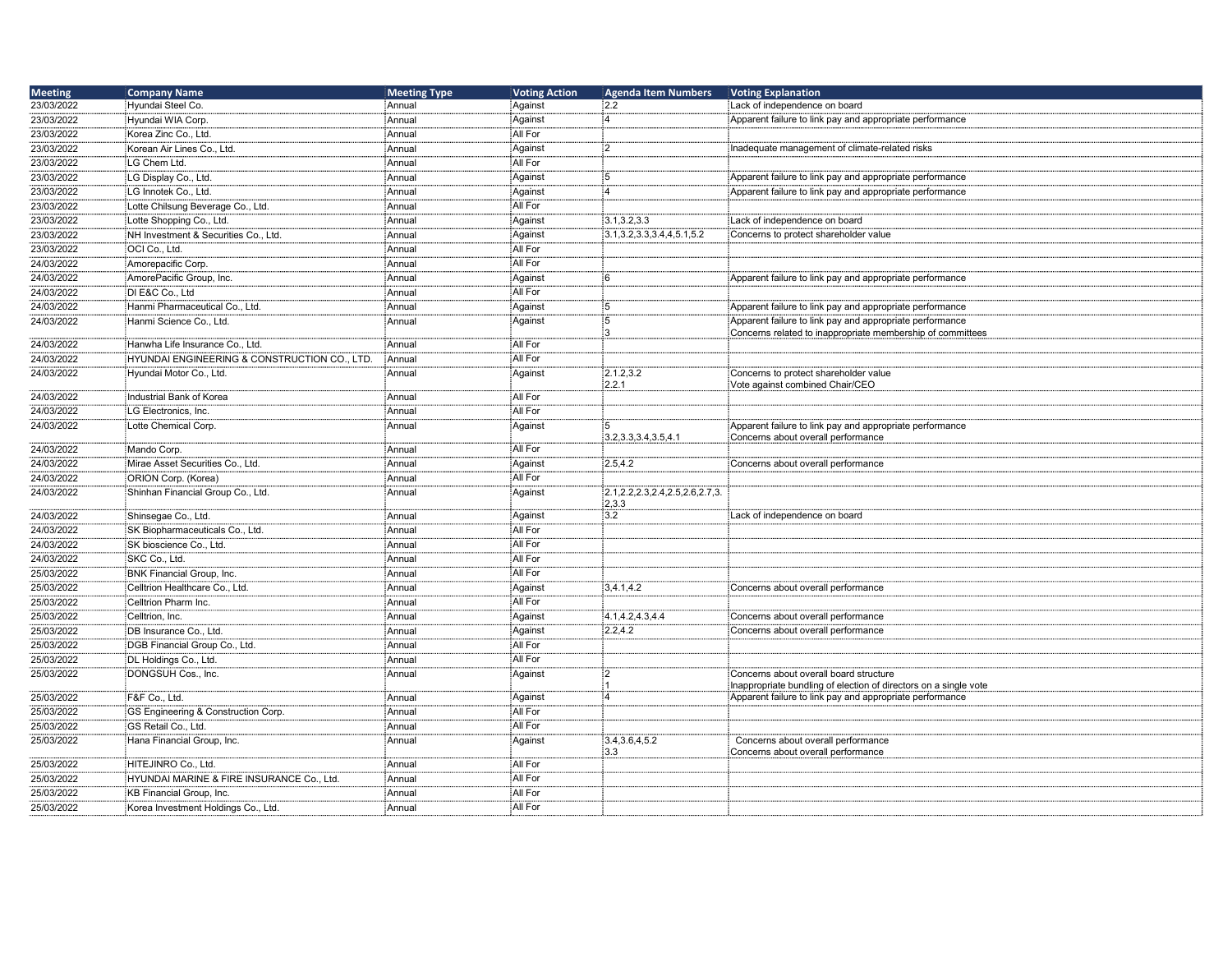| <b>Meeting</b> | <b>Company Name</b>                              | <b>Meeting Type</b> | <b>Voting Action</b> | <b>Agenda Item Numbers</b>      | Voting Explanation                                                                                                                                     |
|----------------|--------------------------------------------------|---------------------|----------------------|---------------------------------|--------------------------------------------------------------------------------------------------------------------------------------------------------|
| 25/03/2022     | Kumho Petrochemical Co., Ltd.                    | : Annual            | Against              | 1.2.1,2.1,2.2,3.1               | Concerns to protect shareholder value                                                                                                                  |
|                |                                                  |                     |                      | 1.2.2                           | SH: For shareholder resolution, against management recommendation / Shareholder proposal promotes                                                      |
|                |                                                  |                     |                      | 2.3,2.4,3.2                     | efficient capital structure<br>SH: For shareholder resolution, against management recommendation / Shareholder proposal promotes                       |
|                |                                                  |                     |                      |                                 | enhanced shareholder rights                                                                                                                            |
| 25/03/2022     | Lotte Corp.                                      | : Annual            | Against              | :3.2                            | Lack of independent representation at board committees                                                                                                 |
| 25/03/2022     | Nongshim Co., Ltd.                               | :<br>Annual         | Against              | : 1                             | Inappropriate bundling of election of directors on a single vote                                                                                       |
| 25/03/2022     | OTTOGI Corp.                                     | Annual              | Against              | 3.3,5.2                         | Concerns related to inappropriate membership of committeesLack of independence on board                                                                |
| 25/03/2022     | Paradise Co., Ltd.                               | Annual              | Against              | :2                              | Apparent failure to link pay and appropriate performance                                                                                               |
| 25/03/2022     | Seegene, Inc.                                    | :<br>Annual         | Against              | :4                              | Apparent failure to link pay and appropriate performance                                                                                               |
| 25/03/2022     | Shinpoong Pharmaceutical Co., Ltd.               | Annual              | Against              | :3.1                            | Concerns related to attendance at board or committee meetings                                                                                          |
| 25/03/2022     | SK Telecom Co., Ltd.                             | Annual              | All For              |                                 |                                                                                                                                                        |
| 25/03/2022     | Woori Financial Group, Inc.                      | Annual              | Against              | 3.2, 3.3, 3.4, 3.5, 4, 5.1, 5.2 | Concerns about overall performance                                                                                                                     |
| 28/03/2022     | Alteogen, Inc.                                   | Annual              | Against              | 4,5                             | Apparent failure to link pay and appropriate performance                                                                                               |
| 28/03/2022     | CJ Logistics Corp.                               | Annual              | All For              |                                 |                                                                                                                                                        |
| 28/03/2022     | DAEWOO SHIPBUILDING & MARINE ENGINEERING Co.,    | LAnnual             | All For              |                                 |                                                                                                                                                        |
| 28/03/2022     | Doosan Bobcat, Inc.                              | Annual              | Against              | :3                              | Concerns related to board gender diversity                                                                                                             |
| 28/03/2022     | <b>GS Holdings Corp.</b>                         | Annual              | All For              |                                 |                                                                                                                                                        |
| 28/03/2022     | Hanwha Aerospace Co., Ltd.                       | Annual              | Against              | 2.2.3.1                         | Concerns about overall performance                                                                                                                     |
| 28/03/2022     | Hyundai Department Store Co., Ltd.               | :<br>Annual         | All For              |                                 |                                                                                                                                                        |
| 28/03/2022     | Hyundai Heavy Industries Holdings Co., Ltd.      | :<br>Annual         | All For              |                                 |                                                                                                                                                        |
| 28/03/2022     | LG Household & Health Care Ltd.                  | Annual              | All For              |                                 |                                                                                                                                                        |
| 28/03/2022     | SK Chemicals Co. Ltd.                            | :<br>Annual         | All For              |                                 |                                                                                                                                                        |
| 28/03/2022     | Sk le Technology Co., Ltd.                       | :<br>Annual         | Against              | 15                              | Apparent failure to link pay and appropriate performance                                                                                               |
| 28/03/2022     | SK Square Co. Ltd.                               | : Annual            | All For              |                                 |                                                                                                                                                        |
| 29/03/2022     | BGF Retail Co., Ltd.                             | :<br>Annual         | All For              |                                 |                                                                                                                                                        |
| 29/03/2022     | CJ CheilJedang Corp.                             | : Annual            | All For              |                                 |                                                                                                                                                        |
| 29/03/2022     | CJ Corp.                                         | Annual              | All For              |                                 |                                                                                                                                                        |
| 29/03/2022     | CJ ENM Co., Ltd.                                 | Annual              | All For              |                                 |                                                                                                                                                        |
| 29/03/2022     | Daewoo Engineering & Construction Co. Ltd.       | : Annual            | All For              |                                 |                                                                                                                                                        |
| 29/03/2022     | Doosan Heavy Industries & Construction Co., Ltd. | Annual              | Against              | :3.2<br>3.3,4.1,4.2             | Concerns related to approach to board gender diversitylnadequate management of climate-related risks<br>Inadequate management of climate-related risks |
| 29/03/2022     | E-Mart, Inc.                                     | Annual              | All For              |                                 |                                                                                                                                                        |
| 29/03/2022     | Ecopro BM Co., Ltd.                              | :<br>Annual         | Against              | 3.5                             | Concerns related to inappropriate membership of committees                                                                                             |
| 29/03/2022     | FILA Holdings Corp.                              | Annual              | All For              |                                 |                                                                                                                                                        |
| 29/03/2022     | Green Cross Corp.                                | Annual              | All For              |                                 |                                                                                                                                                        |
| 29/03/2022     | Hanon Systems                                    | Annual              | Against              | :4<br>:2                        | Concerns about overall performance<br>Inappropriate bundling of election of directors on a single vote                                                 |
| 29/03/2022     | HMM Co., Ltd.                                    | :<br>Annual         | All For              |                                 |                                                                                                                                                        |
| 29/03/2022     | Hyundai Development Co.                          | Annual              | Against              | 4.2<br>2.1.2.2                  | Lack of independence on board                                                                                                                          |
| 29/03/2022     | Kakao Corp.                                      | : Annual            | All For              |                                 |                                                                                                                                                        |
| 29/03/2022     | KakaoBank Corp.                                  | Annual              | All For              |                                 |                                                                                                                                                        |
| 29/03/2022     | <b>KCC Corp.</b>                                 | Annual              | Against              | 2.4, 2.5, 3<br>2.3              | Concerns about overall performance<br>Concerns related to approach to board gender diversityConcerns about overall performance                         |
| 29/03/2022     | KEPCO Plant Service & Engineering Co., Ltd.      | :<br>Annual         | All For              |                                 |                                                                                                                                                        |
| 29/03/2022     | Kia Corp.                                        | :<br>Annual         | All For              |                                 |                                                                                                                                                        |
| 29/03/2022     | Korea Electric Power Corp.                       | Annual              | All For              |                                 |                                                                                                                                                        |
| 29/03/2022     | Korea Gas Corp.                                  | :<br>Annual         | All For              |                                 |                                                                                                                                                        |
| 29/03/2022     | KT&G Corp.                                       | :<br>Annual         | All For              |                                 |                                                                                                                                                        |
| 29/03/2022     | LG Corp.                                         | Annual              | All For              |                                 |                                                                                                                                                        |
| 29/03/2022     | LS Corp.                                         | : Annual            | Against              | :2                              | Lack of independence on board                                                                                                                          |
| 29/03/2022     | Netmarble Corp.                                  | Annual              | All For              |                                 |                                                                                                                                                        |
| 29/03/2022     | NHN Corp.                                        | Annual              | All For              |                                 |                                                                                                                                                        |
| 29/03/2022     | Pan Ocean Co., Ltd.                              | : Annual            | All For              |                                 |                                                                                                                                                        |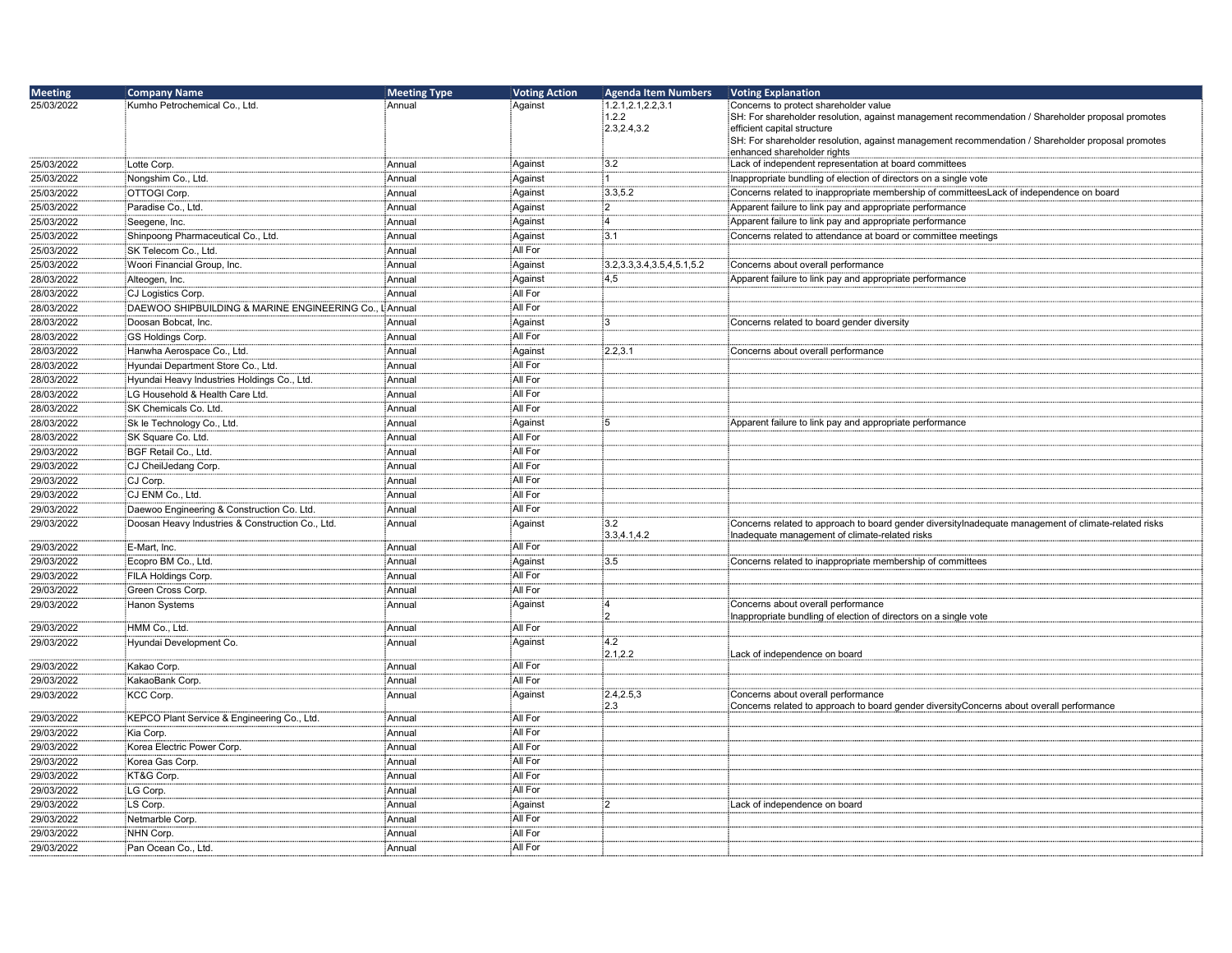| <b>Meeting</b> | <b>Company Name</b>                     | <b>Meeting Type</b>               | <b>Voting Action</b> | <b>Agenda Item Numbers</b>                                        | <b>Voting Explanation</b>                                                                                                                                      |
|----------------|-----------------------------------------|-----------------------------------|----------------------|-------------------------------------------------------------------|----------------------------------------------------------------------------------------------------------------------------------------------------------------|
| 29/03/2022     | Samsung BioLogics Co., Ltd.             | :Annual                           | Against              | [2.1, 2.2, 2.3, 4.1, 4.2]                                         | Concerns to protect shareholder value                                                                                                                          |
| 29/03/2022     | SK Inc.                                 | Annual                            | Against              | $\frac{1}{2}$ .2                                                  | Concerns about human rights                                                                                                                                    |
|                |                                         |                                   |                      | 2.3,3                                                             | Concerns about overall performance                                                                                                                             |
| 29/03/2022     | SK Networks Co., Ltd.                   | Annual                            | Against              | -4                                                                | Concerns about overall performance                                                                                                                             |
|                |                                         |                                   |                      | 3.1,3.2                                                           | Lack of independence on board                                                                                                                                  |
| 29/03/2022     | SSANGYONGC&E.Co., Ltd.                  | Annual                            | Against              | :3.1<br>3.2                                                       | Concerns related to approach to board gender diversity<br>Concerns related to approach to board gender diversitylnadequate management of climate-related risks |
|                |                                         |                                   |                      | :5                                                                | Inappropriate bundling of election of directors on a single vote                                                                                               |
| 30/03/2022     | Hankook Tire & Technology Co., Ltd.     | Annual                            | Against              | $\frac{1}{2}$                                                     | Apparent failure to link pay and appropriate performance                                                                                                       |
| 30/03/2022     | HLB Co., Ltd.                           | Annual                            | Against              | 12                                                                | Concerns related to shareholder rights                                                                                                                         |
| 30/03/2022     | HYBE Co., Ltd.                          | Annual                            | All For              |                                                                   |                                                                                                                                                                |
| 30/03/2022     | Korea Aerospace Industries Ltd.         | Annual                            | Against              | ŧЗ                                                                | Concerns related to approach to board gender diversity                                                                                                         |
| 30/03/2022     | NCsoft Corp.                            | Annual                            | All For              |                                                                   |                                                                                                                                                                |
| 30/03/2022     | PearlAbyss Corp.                        | Annual                            | All For              |                                                                   |                                                                                                                                                                |
| 30/03/2022     | SillaJen, Inc.                          | Annual                            | All For              |                                                                   |                                                                                                                                                                |
|                |                                         |                                   | All For              |                                                                   |                                                                                                                                                                |
| 30/03/2022     | SK hynix, Inc.                          | Annual                            | All For              |                                                                   |                                                                                                                                                                |
| 30/03/2022     | Solus Advanced Materials Co., Ltd.      | Annual                            |                      |                                                                   |                                                                                                                                                                |
| 31/03/2022     | Coway Co., Ltd.                         | Annual                            | All For              |                                                                   |                                                                                                                                                                |
| 31/03/2022     | Helixmith Co., Ltd.                     | Annual                            | All For              |                                                                   |                                                                                                                                                                |
| 31/03/2022     | Kangwon Land, Inc.                      | Annual                            | All For              |                                                                   |                                                                                                                                                                |
| 31/03/2022     | <b>KRAFTON, Inc.</b>                    | Annual                            | All For              |                                                                   |                                                                                                                                                                |
| 31/03/2022     | Medy-Tox, Inc.                          | Annual                            | All For              |                                                                   |                                                                                                                                                                |
| 31/03/2022     | SK Innovation Co., Ltd.                 | Annual                            | Against              | - 1                                                               | Apparent failure to link pay and appropriate performance                                                                                                       |
|                |                                         |                                   |                      | :2.1                                                              | Concerns about overall performance                                                                                                                             |
| 20/01/2022     | <b>BHP Group Limited</b>                | Special                           | All For              |                                                                   |                                                                                                                                                                |
| 28/01/2022     | AusNet Services Ltd.                    | Court                             | All For              |                                                                   |                                                                                                                                                                |
| 03/02/2022     | <b>Sydney Airport</b>                   | Court                             | All For              |                                                                   |                                                                                                                                                                |
| 03/02/2022     | <b>Sydney Airport</b>                   | Court                             | All For              |                                                                   |                                                                                                                                                                |
| 24/02/2022     | Aristocrat Leisure Limited              | Annual                            | Against              | $\frac{1}{3}3.5$                                                  | Apparent failure to link pay and appropriate performance                                                                                                       |
| 29/03/2022     | Credicorp Ltd.                          | Annual                            | All For              |                                                                   |                                                                                                                                                                |
| 22/02/2022     | Centrais Eletricas Brasileiras SA       | <b>Extraordinary Shareholders</b> | All For              |                                                                   |                                                                                                                                                                |
| 10/03/2022     | Banco Bradesco SA                       | Annual                            | Abstain              | 4,6,7.1,7.2,7.3,7.4,7.5,7.6,7.                                    |                                                                                                                                                                |
|                |                                         |                                   | Against              | 7,7.8,7.9,7.10,7.11,8<br>$[5.1, 5.2, 5.3, 5.4, 5.5, 5.6, 5.7, 5.$ |                                                                                                                                                                |
|                |                                         |                                   |                      | 11,9,10                                                           |                                                                                                                                                                |
| 10/03/2022     | Banco Bradesco SA                       | Annual                            | Against              | :11                                                               |                                                                                                                                                                |
| 10/03/2022     | Banco Bradesco SA                       | Annual                            | Against              |                                                                   |                                                                                                                                                                |
| 10/03/2022     | Banco Bradesco SA                       | <b>Extraordinary Shareholders</b> | Against              | $\frac{1}{2}6,7$                                                  |                                                                                                                                                                |
| 29/03/2022     | TIM SA (Brazil)                         | Annual                            | Against              | 8                                                                 | Apparent failure to link pay and appropriate performance                                                                                                       |
|                |                                         |                                   |                      | ะค                                                                | Insufficient/poor disclosure                                                                                                                                   |
| 29/03/2022     | TIM SA (Brazil)                         | <b>Extraordinary Shareholders</b> | All For              |                                                                   |                                                                                                                                                                |
| 30/03/2022     | Sul America SA                          | Annual                            | Abstain              | 4,7,8.1,8.2,8.3,8.4,8.5,8.6,8.                                    | Insufficient/poor disclosure                                                                                                                                   |
|                |                                         |                                   | Against              | 7,8.8,8.9,8.10                                                    | Insufficient/poor disclosure                                                                                                                                   |
|                |                                         |                                   |                      |                                                                   | Insufficient/poor disclosureApparent failure to link pay and appropriate performance                                                                           |
| 18/03/2022     | MicroPort Scientific Corp.              | Extraordinary Shareholders        | Against              | 15<br>1.2                                                         | Apparent failure to link pay and appropriate performanceConcerns to protect shareholder value                                                                  |
| 05/01/2022     | NARI Technology Co., Ltd.               | Special                           | Against              | 1, 1.1, 1.2, 1.3, 1.4, 1.5, 1.6, 1.7,                             | Concerns to protect shareholder value                                                                                                                          |
|                |                                         |                                   |                      | 1.8, 1.9, 1.10, 1.11, 1.12, 1.13, 1                               |                                                                                                                                                                |
|                |                                         |                                   |                      | .14, 1.15, 2, 3, 4                                                |                                                                                                                                                                |
| 10/01/2022     | LONGi Green Energy Technology Co., Ltd. | Special                           | Against              | :2                                                                | Concerns related to shareholder rights                                                                                                                         |
| 12/01/2022     | China Railway Group Limited             | Special                           | All For              |                                                                   |                                                                                                                                                                |
| 14/01/2022     | China Longyuan Power Group Corp. Ltd.   | <b>Extraordinary Shareholders</b> | Against              | : 1                                                               | Concerns related to board gender diversity                                                                                                                     |
| 14/01/2022     | China Tower Corp. Ltd.                  | <b>Extraordinary Shareholders</b> | Against              | 1.3                                                               | Concerns related to approach to board gender diversity                                                                                                         |
| 14/01/2022     | Midea Group Co. Ltd.                    | Special                           | All For              |                                                                   |                                                                                                                                                                |
| 14/01/2022     | Pharmaron Beijing Co., Ltd.             | <b>Extraordinary Shareholders</b> | Aqainst              | 5,6,7,8,9,10,11,12                                                | Insufficient/poor disclosure                                                                                                                                   |
| 14/01/2022     | Pharmaron Beijing Co., Ltd.             | Special                           | All For              |                                                                   |                                                                                                                                                                |
| 20/01/2022     | China CITIC Bank Corporation Limited    | Extraordinary Shareholders        | All For              |                                                                   |                                                                                                                                                                |
|                |                                         |                                   |                      |                                                                   |                                                                                                                                                                |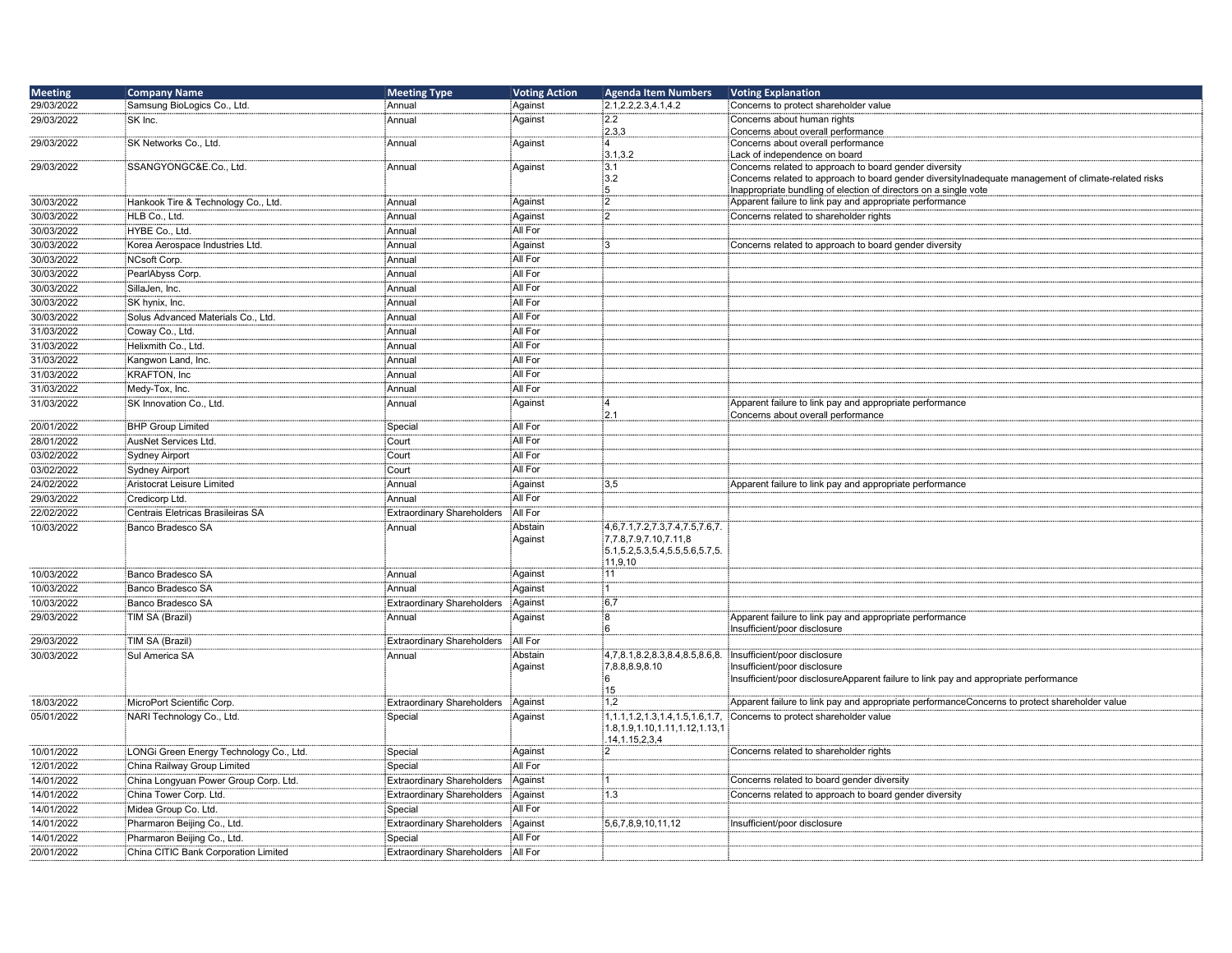| <b>Meeting</b> | <b>Company Name</b>                       | <b>Meeting Type</b>               | <b>Voting Action</b>       | <b>Agenda Item Numbers</b>                                                                                                                                                                                                                        | <b>Voting Explanation</b>                                                                                          |
|----------------|-------------------------------------------|-----------------------------------|----------------------------|---------------------------------------------------------------------------------------------------------------------------------------------------------------------------------------------------------------------------------------------------|--------------------------------------------------------------------------------------------------------------------|
| 24/01/2022     | Shenzhen Topband Co., Ltd.                | Special                           | All For                    |                                                                                                                                                                                                                                                   |                                                                                                                    |
| 07/02/2022     | LB Group Co., Ltd.                        | Special                           | All For                    |                                                                                                                                                                                                                                                   |                                                                                                                    |
| 17/02/2022     | Bank of China Ltd.                        | <b>Extraordinary Shareholders</b> | All For                    |                                                                                                                                                                                                                                                   |                                                                                                                    |
| 09/03/2022     | China Yangtze Power Co., Ltd.             | Special                           | Against                    | 1.1                                                                                                                                                                                                                                               | Concerns related to approach to board gender diversity                                                             |
| 09/03/2022     | Luxshare Precision Industry Co. Ltd.      | Special                           | All For                    |                                                                                                                                                                                                                                                   |                                                                                                                    |
| 11/03/2022     | Midea Group Co. Ltd.                      | Special                           | All For                    |                                                                                                                                                                                                                                                   |                                                                                                                    |
| 18/03/2022     | Agricultural Bank of China Limited        | <b>Extraordinary Shareholders</b> | All For                    |                                                                                                                                                                                                                                                   |                                                                                                                    |
| 25/03/2022     | By-Health Co., Ltd.                       | Annual                            | All For                    |                                                                                                                                                                                                                                                   |                                                                                                                    |
| 22/02/2022     | Grupo de Inversiones Suramericana SA      | <b>Extraordinary Shareholders</b> | All For                    |                                                                                                                                                                                                                                                   |                                                                                                                    |
| 25/03/2022     | Grupo de Inversiones Suramericana SA      | Annual                            | Against                    | 10                                                                                                                                                                                                                                                | Concerns related to shareholder rights                                                                             |
|                |                                           |                                   |                            | 11                                                                                                                                                                                                                                                | Insufficient/poor disclosureInappropriate bundling of election of directors on a single vote                       |
| 25/03/2022     | Interconexion Electrica SA ESP            | Annual                            | Against                    | $\overline{12}$                                                                                                                                                                                                                                   | Insufficient/poor disclosureInappropriate bundling of election of directors on a single vote                       |
| 27/03/2022     | Commercial International Bank (Egypt) SAE | Annual                            | All For                    |                                                                                                                                                                                                                                                   |                                                                                                                    |
| 12/01/2022     | Hindustan Unilever Limited                | Special                           | All For                    |                                                                                                                                                                                                                                                   |                                                                                                                    |
| 19/01/2022     | Kotak Mahindra Bank Limited               | Special                           | All For                    |                                                                                                                                                                                                                                                   |                                                                                                                    |
| 12/02/2022     | Tata Consultancy Services Limited         | Special                           | All For                    |                                                                                                                                                                                                                                                   |                                                                                                                    |
| 19/02/2022     | One 97 Communications Ltd.                | Special                           | Against                    | 1,2,3                                                                                                                                                                                                                                             | Concerns to protect shareholder value                                                                              |
| 06/03/2022     | Shriram Transport Finance Co. Ltd.        | Special                           | All For                    |                                                                                                                                                                                                                                                   |                                                                                                                    |
| 09/03/2022     | Reliance Industries Ltd.                  | Court                             | All For                    |                                                                                                                                                                                                                                                   |                                                                                                                    |
| 24/03/2022     | ICICI Prudential Life Insurance Co. Ltd.  | Special                           | All For                    |                                                                                                                                                                                                                                                   |                                                                                                                    |
| 25/03/2022     | <b>Tata Steel Limited</b>                 | Special                           | All For                    |                                                                                                                                                                                                                                                   |                                                                                                                    |
| 26/03/2022     | Divi's Laboratories Limited               | Special                           | Against                    | іЗ                                                                                                                                                                                                                                                |                                                                                                                    |
|                |                                           |                                   |                            | 1,2                                                                                                                                                                                                                                               | Apparent failure to link pay and appropriate performance<br>Concerns related to approach to board gender diversity |
| 26/03/2022     | One 97 Communications Ltd.                | Special                           | Against                    | : 1                                                                                                                                                                                                                                               | Insufficient justification for related party transaction                                                           |
| 27/03/2022     | Dr. Reddy's Laboratories Ltd.             | Special                           | All For                    |                                                                                                                                                                                                                                                   |                                                                                                                    |
| 27/03/2022     | <b>HDFC Bank Limited</b>                  | Special                           | All For                    |                                                                                                                                                                                                                                                   |                                                                                                                    |
| 27/03/2022     | <b>ICICI Bank Limited</b>                 | Special                           | All For                    |                                                                                                                                                                                                                                                   |                                                                                                                    |
| 30/03/2022     | <b>UPL Limited</b>                        | <b>Extraordinary Shareholders</b> | Against                    | ١Δ                                                                                                                                                                                                                                                | Insufficient justification for related party transaction                                                           |
| 27/01/2022     | PT Merdeka Copper Gold Tbk                | <b>Extraordinary Shareholders</b> | All For                    |                                                                                                                                                                                                                                                   |                                                                                                                    |
| 10/03/2022     | PT Bank Mandiri (Persero) Tbk             | Annual                            | Against                    | 7,8                                                                                                                                                                                                                                               | Concerns to protect shareholder value                                                                              |
| 15/03/2022     | PT Bank Negara Indonesia (Persero) Tbk    | Annual                            | Against                    | 5,6                                                                                                                                                                                                                                               | Insufficient/poor disclosure                                                                                       |
| 17/03/2022     | PT Bank Central Asia Tbk                  | Annual                            | All For                    |                                                                                                                                                                                                                                                   |                                                                                                                    |
| 27/01/2022     | <b>ICL Group Ltd.</b>                     | Special                           |                            | A, B1, B2                                                                                                                                                                                                                                         |                                                                                                                    |
|                |                                           |                                   | Against                    | <b>B1,B2</b>                                                                                                                                                                                                                                      | Administrative declaration                                                                                         |
| 30/03/2022     | ICL Group Ltd.                            | Annual                            | Against<br>No Action Taken | İΑ                                                                                                                                                                                                                                                | Administrative declaration                                                                                         |
| 17/02/2022     | Kuala Lumpur Kepong Bhd.                  | Annual                            | All For                    |                                                                                                                                                                                                                                                   |                                                                                                                    |
| 24/03/2022     | CEMEX SAB de CV                           | Annual                            | Against                    | 4.a4,4.a5                                                                                                                                                                                                                                         | Concerns related to succession planning                                                                            |
|                |                                           |                                   |                            | 4.b                                                                                                                                                                                                                                               | Concerns related to succession planning 2- Overboarded/Too many other time commitments                             |
|                |                                           |                                   |                            | 4.a7                                                                                                                                                                                                                                              | Overboarded/Too many other time commitments                                                                        |
| 24/03/2022     | CEMEX SAB de CV                           | Annual/Special                    | Against                    | 4.A7,4.B                                                                                                                                                                                                                                          |                                                                                                                    |
| 24/03/2022     | CEMEX SAB de CV                           | Extraordinary Shareholders        | All For                    |                                                                                                                                                                                                                                                   |                                                                                                                    |
| 28/03/2022     | Coca-Cola FEMSA SAB de CV                 | Annual                            | Against                    | :5                                                                                                                                                                                                                                                | Concerns related to approach to board gender diversity                                                             |
| 31/03/2022     | Compania de Minas Buenaventura SAA        | Annual                            | All For                    |                                                                                                                                                                                                                                                   |                                                                                                                    |
| 25/03/2022     | Powszechny Zaklad Ubezpieczen SA          | Special                           | All For                    |                                                                                                                                                                                                                                                   |                                                                                                                    |
| 30/01/2022     | Saudi Electricity Co.                     | Ordinary Shareholders             | Against                    |                                                                                                                                                                                                                                                   | Insufficient/poor disclosure                                                                                       |
| 21/02/2022     | Saudi Telecom Co.                         | <b>Ordinary Shareholders</b>      | All For                    |                                                                                                                                                                                                                                                   |                                                                                                                    |
| 28/02/2022     | Advanced Petrochemical Co.                | Ordinary Shareholders             | All For                    |                                                                                                                                                                                                                                                   |                                                                                                                    |
| 01/03/2022     | Jarir Marketing Co.                       | <b>Ordinary Shareholders</b>      | Abstain<br>Against         | 1.1, 1.2, 1.3, 1.4, 1.5, 1.6, 1.7, 1. Insufficient/poor disclosure<br>4, 1.15, 1.16, 1.17, 1.18, 1.19, 1.<br>20, 1.21, 1.22, 1.23, 1.24, 1.25,<br>1.26, 1.27, 1.28, 1.29, 1.30, 1.3<br>1, 1.32, 1.33, 1.34, 1.35, 1.36, 1<br>37, 1.38, 1.39<br>:2 | $8,1.9,1.10,1.11,1.12,1.13,1.1$ Lack of independent representation at board committees                             |
|                |                                           |                                   |                            |                                                                                                                                                                                                                                                   |                                                                                                                    |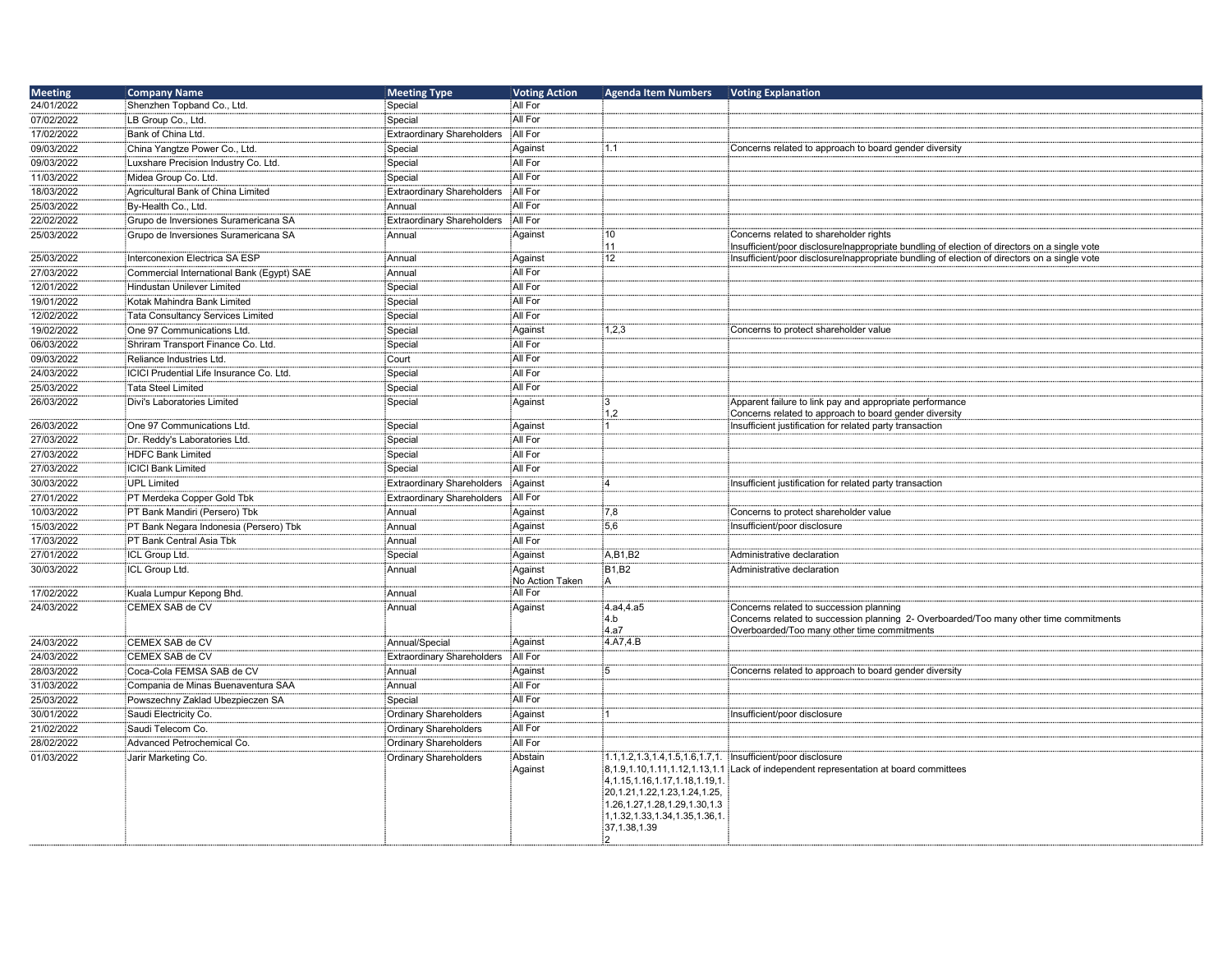| <b>Meeting</b>           | <b>Company Name</b>                    | <b>Meeting Type</b> | <b>Voting Action</b> | <b>Agenda Item Numbers</b> | <b>Voting Explanation</b>                                                                                                                                                                                            |
|--------------------------|----------------------------------------|---------------------|----------------------|----------------------------|----------------------------------------------------------------------------------------------------------------------------------------------------------------------------------------------------------------------|
| 20/03/2022               | Advanced Petrochemical Co.             | Annual              | Against              | 12                         | Apparent failure to link pay and appropriate performance                                                                                                                                                             |
|                          | Yanbu National Petrochemical Co.       | Annual              | All For              | 13,14                      | Insufficient/poor disclosure                                                                                                                                                                                         |
| 23/03/2022<br>09/02/2022 | Sappi Ltd.                             | Annual              | All For              |                            |                                                                                                                                                                                                                      |
| 15/02/2022               | Spar Group Ltd.                        | Annual              | Against              | 6,9                        | Apparent failure to link pay and appropriate performance                                                                                                                                                             |
|                          |                                        |                     |                      | 3.1                        | Lack of independent representation at board committees                                                                                                                                                               |
| 16/02/2022               | Tiger Brands Ltd.                      | Annual              | All For              |                            |                                                                                                                                                                                                                      |
| 28/01/2022               | Thai Beverage Public Co., Ltd.         | Annual              | Against              | 10 <sup>10</sup>           | Insufficient/poor disclosure                                                                                                                                                                                         |
|                          |                                        |                     |                      | 5.1.3,5.1.5<br>:5.1        | Overboarded/Too many other time commitments                                                                                                                                                                          |
| 24/03/2022               | Advanced Info Service Public Co., Ltd. | Annual              | Against              | 8                          | Concerns related to approach to board gender diversity<br>Insufficient/poor disclosure                                                                                                                               |
| 28/03/2022               | PTT Exploration & Production Plc       | Annual              | Against              | 7.5                        | Concerns related to approach to board gender diversity                                                                                                                                                               |
| 29/03/2022               | SCG Packaging Public Co., Ltd.         | Annual              | All For              |                            |                                                                                                                                                                                                                      |
| 30/03/2022               | The Siam Cement Public Co. Ltd.        | Annual              | All For              |                            |                                                                                                                                                                                                                      |
| 17/01/2022               | Turk Telekomunikasyon AS               | Special             | Against              | 4,5                        | Insufficient/poor disclosure                                                                                                                                                                                         |
| 15/03/2022               | Tofas Turk Otomobil Fabrikasi AS       |                     |                      | Ε.<br>10,12                | Lack of independence on board<br>Insufficient/poor disclosure                                                                                                                                                        |
|                          |                                        | Annual              | Against              | 5,8                        | Lack of independence on board                                                                                                                                                                                        |
| 17/03/2022               | Eregli Demir ve Celik Fabrikalari TAS  | Annual              | Against              | 12                         | Concerns about reducing shareholder rights                                                                                                                                                                           |
|                          |                                        |                     |                      | 8                          | Inadequate management of climate-related risks                                                                                                                                                                       |
|                          | Iskenderun Demir ve Celik AS           |                     | Against              | 9,11,14<br>9,11,13         | Insufficient/poor disclosure<br>Insufficient/poor disclosure                                                                                                                                                         |
| 17/03/2022<br>21/03/2022 | Ford Otomotiv Sanayi AS                | Annual<br>Annual    | Against              | 10 <sup>10</sup>           | Concerns related to Non-audit fees                                                                                                                                                                                   |
|                          |                                        |                     |                      | 9,11                       | Insufficient/poor disclosure                                                                                                                                                                                         |
|                          |                                        |                     |                      | $\mathbf{7}$               | Lack of independence on board                                                                                                                                                                                        |
| 23/03/2022               | <b>Arcelik AS</b>                      | Annual              | Against              | 10.12                      | Insufficient/poor disclosure                                                                                                                                                                                         |
| 23/03/2022               | Yapi ve Kredi Bankasi AS               | Annual              | Against              | 6                          | Insufficient/poor disclosure                                                                                                                                                                                         |
| 25/03/2022               | Enka Insaat ve Sanayi AS               | Annual              | Against              | :4<br>7                    | Lack of independence on board<br>Insufficient/poor disclosure                                                                                                                                                        |
| 25/03/2022               | Turkiye Is Bankasi AS                  | Annual              | Against              | 2,3                        | Concerns to protect shareholder value                                                                                                                                                                                |
|                          |                                        |                     |                      | 5                          | Insufficient/poor disclosure                                                                                                                                                                                         |
| 28/03/2022               | <b>Akbank TAS</b>                      | Annual              | Against              | 4,5                        | Concerns to protect shareholder value                                                                                                                                                                                |
| 28/03/2022               | Turkiye Sise ve Cam Fabrikalari AS     | Annual              | Against              | 7,8<br>6,7,12              | Insufficient/poor disclosure<br>Insufficient/poor disclosure                                                                                                                                                         |
| 29/03/2022               | Turk Hava Yollari AO                   | Annual              | Against              | 7,9,11                     | Insufficient/poor disclosure                                                                                                                                                                                         |
| 30/03/2022               | Haci Omer Sabanci Holding AS           | Annual              | Against              | 7,11                       | Insufficient/poor disclosure                                                                                                                                                                                         |
| 30/03/2022               | Turkiye Petrol Rafinerileri AS         | Annual              | Against              | 10,13                      | Insufficient/poor disclosure                                                                                                                                                                                         |
| 31/03/2022               | Sasa Polyester Sanayi AS               | Annual              | Against              | 9,10,13                    | Insufficient/poor disclosure                                                                                                                                                                                         |
| 31/03/2022               | Turk Telekomunikasyon AS               | Annual              | Against              | 9,11,12                    | Insufficient/poor disclosure                                                                                                                                                                                         |
|                          |                                        |                     |                      | 7,8                        | Lack of independent representation at board committees                                                                                                                                                               |
| 31/03/2022               | Turkiye Garanti Bankasi AS             | Annual              | Against              | 4,5                        | Concerns to protect shareholder value                                                                                                                                                                                |
| 23/02/2022               | Emirates NBD Bank (P.J.S.C)            | Annual              | Against              | 10,14                      | Insufficient/poor disclosure<br>Insufficient/poor disclosure                                                                                                                                                         |
| 28/02/2022               | First Abu Dhabi Bank PJSC              | Annual              | All For              |                            |                                                                                                                                                                                                                      |
| 01/03/2022               | Dubai Islamic Bank PJSC                | Annual              | All For              |                            |                                                                                                                                                                                                                      |
| 31/03/2022               | Raiffeisen Bank International AG       | Annual              | Against              | 7.2,7.6,7.7                | Lack of independence on board                                                                                                                                                                                        |
|                          |                                        |                     |                      | 7.3                        | Lack of independence on board Concerns related to approach to board gender diversity                                                                                                                                 |
|                          |                                        |                     |                      | 7.1                        | Lack of independence on board Concerns related to approach to board gender diversity                                                                                                                                 |
| 09/03/2022               | <b>GN Store Nord A/S</b>               | Annual              | Abstain              | 8<br>7.2                   | Concerns related to Non-audit fees<br>Overboarded/Too many other time commitments                                                                                                                                    |
|                          |                                        |                     | Against              | 5                          | Apparent failure to link pay and appropriate performance                                                                                                                                                             |
| 10/03/2022               | Demant A/S                             | Annual              | Abstain              | 6.a.6.b                    | Votes FOR candidates Anja Madsen (6c), Sisse Fjelsted Rasmussen (6d) and Kristian Villumsen (6e) are                                                                                                                 |
|                          |                                        |                     | Against              | :8.c                       | warranted due to a lack of concerns with regards to their election. Votes ABSTAIN for candidates Niels                                                                                                               |
|                          |                                        |                     |                      |                            | Christiansen (6a) and Niels Jacobsen (6b) are warranted because they are classified as non-independent while<br>also sitting on the remuneration committee for which there is an insufficient level of independence. |
|                          |                                        |                     |                      |                            | A vote AGAINST this item is warranted because the LTIP only has a one-year performance period.                                                                                                                       |
|                          |                                        |                     |                      |                            | A vote AGAINST this item is warranted because the company's compensation framework raises concerns with                                                                                                              |
|                          |                                        |                     |                      |                            | regards to the alignment between company performance and payout to executives.                                                                                                                                       |
| 10/03/2022               | Pandora AS                             | Annual              | All For              |                            |                                                                                                                                                                                                                      |
| 14/03/2022               | Carlsberg A/S                          | Annual              | All For              |                            |                                                                                                                                                                                                                      |
|                          |                                        |                     |                      |                            |                                                                                                                                                                                                                      |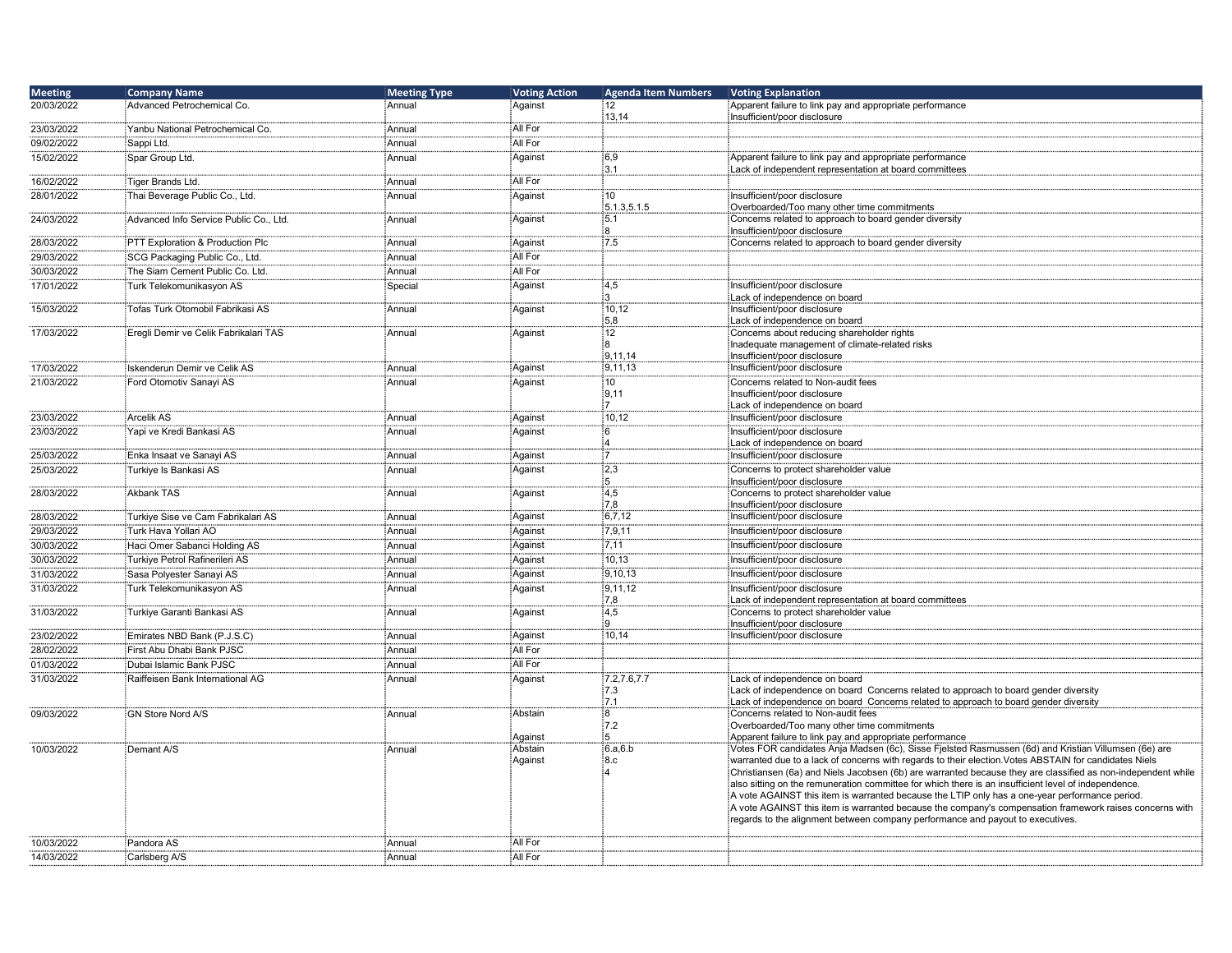| <b>Meeting</b> | <b>Company Name</b>                         | <b>Meeting Type</b>               | <b>Voting Action</b> | <b>Agenda Item Numbers</b> | <b>Voting Explanation</b>                                                                                                                                  |
|----------------|---------------------------------------------|-----------------------------------|----------------------|----------------------------|------------------------------------------------------------------------------------------------------------------------------------------------------------|
| 15/03/2022     | A.P. Moller-Maersk A/S                      | :<br>Annual                       | All For              |                            |                                                                                                                                                            |
| 16/03/2022     | Novozymes A/S                               | Annual                            | Abstain              | 8a                         | Concerns related to inappropriate membership of committees                                                                                                 |
|                |                                             |                                   |                      | 8d                         | Overboarded/Too many other time commitments                                                                                                                |
| 17/03/2022     | Danske Bank A/S                             | Annual                            | Against              | 10                         |                                                                                                                                                            |
| 17/03/2022     | <b>DSV A/S</b>                              | Annual                            | Against              | 5                          | Apparent failure to link pay & appropriate performance                                                                                                     |
| 23/03/2022     | H. Lundbeck A/S                             | Annual                            | Abstain              | :5.5                       | Overboarded/Too many other time commitments                                                                                                                |
|                |                                             |                                   |                      |                            |                                                                                                                                                            |
| 24/03/2022     | Novo Nordisk A/S                            | Annual                            | Abstain              | 6.3f                       |                                                                                                                                                            |
| 24/03/2022     | SimCorp A/S                                 | Annual                            | Against              | $\Delta$                   | Apparent failure to link pay and appropriate performance                                                                                                   |
|                |                                             |                                   |                      | 7c.A                       | Concerns related to shareholder rights                                                                                                                     |
| 29/03/2022     | Genmab A/S                                  | Annual                            | Against              | 7.a                        |                                                                                                                                                            |
| 31/03/2022     | Tryg A/S                                    | Annual                            | All For              |                            |                                                                                                                                                            |
| 01/03/2022     | Kone Ovi                                    | Annual                            | Against              | 10,11                      | Apparent failure to link pay and appropriate performance                                                                                                   |
|                |                                             |                                   |                      | 13                         | Concerns related to inappropriate membership of committees Lack of independent representation at board                                                     |
|                |                                             |                                   |                      |                            | committees                                                                                                                                                 |
| 03/03/2022     | Wartsila Oyj Abp                            | Annual                            | Against              | 14                         | Lack of independent representation at board committees                                                                                                     |
| 15/03/2022     | Stora Enso Ovi                              | Annual                            | Against              | 14                         | Concerns related to inappropriate membership of committees Lack of independent representation at board                                                     |
|                |                                             |                                   |                      |                            | committees                                                                                                                                                 |
| 16/03/2022     | Kojamo Ovi                                  | Annual                            | Against              | 13                         | Concerns related to board gender diversity                                                                                                                 |
| 22/03/2022     | Valmet Corp.                                | Annual                            | Against              | 10                         | Apparent failure to link pay and appropriate performance                                                                                                   |
| 23/03/2022     | Orion Oyj                                   | Annual                            | All For              |                            |                                                                                                                                                            |
| 24/03/2022     | Nordea Bank Abp                             | Annual                            | All For              |                            |                                                                                                                                                            |
| 28/03/2022     | Fortum Oyj                                  | Annual                            | All For              |                            |                                                                                                                                                            |
| 29/03/2022     | UPM-Kymmene Oyj                             | Annual                            | Against              | 10 <sup>1</sup>            | Apparent failure to link pay & appropriate performance                                                                                                     |
|                |                                             |                                   |                      | 13                         | Overboarded/Too many other time commitments                                                                                                                |
| 30/03/2022     | Neste Corp.                                 | Annual                            | All For              |                            |                                                                                                                                                            |
| 29/03/2022     | Sartorius Stedim Biotech SA                 | Annual/Special                    | Against              | 7,9,24                     | Apparent failure to link pay and appropriate performance                                                                                                   |
|                |                                             |                                   |                      |                            | Insufficient justification for related party transaction                                                                                                   |
|                |                                             |                                   |                      | 20                         | Issue of equity raises concerns about excessive dilution of existing shareholders                                                                          |
|                |                                             |                                   |                      | 18,19                      | Issue of equity raises concerns about excessive dilution of existing shareholdersPoison pill/anti-takeover                                                 |
|                |                                             |                                   |                      | 15                         | measure not in investors interests                                                                                                                         |
|                |                                             |                                   |                      | 14                         | Lack of independent representation at board committees                                                                                                     |
|                |                                             |                                   |                      | 10,17,21                   | Lack of independent representation at board committeesConcerns related to inappropriate membership of                                                      |
|                |                                             |                                   |                      |                            | committees                                                                                                                                                 |
|                |                                             |                                   |                      |                            | Poison pill/anti-takeover measure not in investors interests                                                                                               |
| 04/02/2022     | ThyssenKrupp AG                             | Annual                            | Against              | :5<br>8                    | Apparent failure to link pay and appropriate performance                                                                                                   |
|                |                                             |                                   |                      | :2                         | Concerns to protect shareholder value<br>Inadequate management of climate-related risks                                                                    |
| 08/02/2022     | <b>TUI AG</b>                               | Annual                            | Against              | :8                         | Concerns about reducing shareholder rights                                                                                                                 |
| 10/02/2022     | Siemens AG                                  |                                   | Against              | 6:                         | Apparent failure to link pay and appropriate performance                                                                                                   |
|                |                                             | :<br>Annual                       |                      |                            |                                                                                                                                                            |
| 11/02/2022     | <b>METRO AG</b>                             | Annual                            | Against              | 5.1, 5.3                   | Lack of independence on board                                                                                                                              |
| 15/02/2022     | Siemens Healthineers AG                     | Annual                            | Against              | :9                         | Apparent failure to link pay and appropriate performance                                                                                                   |
|                |                                             |                                   |                      | ÷۹<br>6                    | Concerns to protect shareholder value                                                                                                                      |
| 17/02/2022     | Infineon Technologies AG                    | Annual                            | All For              |                            | Issue of equity raises concerns about excessive dilution of existing shareholders                                                                          |
|                |                                             |                                   |                      | 6:                         |                                                                                                                                                            |
| 24/02/2022     | Siemens Energy AG                           | Annual                            | Against              |                            | Apparent failure to link pay and appropriate performance                                                                                                   |
| 25/03/2022     | Sartorius AG                                | Annual                            | Against              | 6,7                        | Apparent failure to link pay and appropriate performance                                                                                                   |
|                |                                             |                                   |                      | 8.1, 8.2, 8.4, 8.5<br>:8.3 | Concerns related to succession planning                                                                                                                    |
|                |                                             |                                   |                      | 8.6                        | Concerns related to succession planningConcerns related to inappropriate membership of committeesLack of<br>independent representation at board committees |
|                |                                             |                                   |                      |                            | Concerns related to succession planningLack of independent representation at board committees                                                              |
| 30/03/2022     | Carl Zeiss Meditec AG                       | Annual                            | Against              | ĥ.                         | Issue of capital raises concerns about excessive dilution of existing shareholders                                                                         |
| 18/01/2022     | Hellenic Telecommunications Organization SA | <b>Extraordinary Shareholders</b> | All For              |                            |                                                                                                                                                            |
|                |                                             |                                   |                      |                            |                                                                                                                                                            |
| 19/01/2022     | Jumbo SA                                    | <b>Extraordinary Shareholders</b> | Against              | :2                         | Inappropriate bundling of election of directors on a single vote                                                                                           |
| 17/03/2022     | Public Power Corp. SA                       | <b>Extraordinary Shareholders</b> | All For              |                            |                                                                                                                                                            |
| 23/03/2022     | Mytilineos SA                               | <b>Extraordinary Shareholders</b> | All For              |                            |                                                                                                                                                            |
| 26/01/2022     | Accenture Plc                               | Annual                            | All For              |                            |                                                                                                                                                            |
| 27/01/2022     | Greencore Group Plc                         | Annual                            | Against              | iЗ                         | Apparent failure to link pay and appropriate performance                                                                                                   |
| 25/02/2022     | Glanbia Plc                                 | Special                           | All For              |                            |                                                                                                                                                            |
| 09/03/2022     | Johnson Controls International PIc          | Annual                            | Against              | 1a, 1c, 5                  |                                                                                                                                                            |
|                |                                             |                                   |                      |                            |                                                                                                                                                            |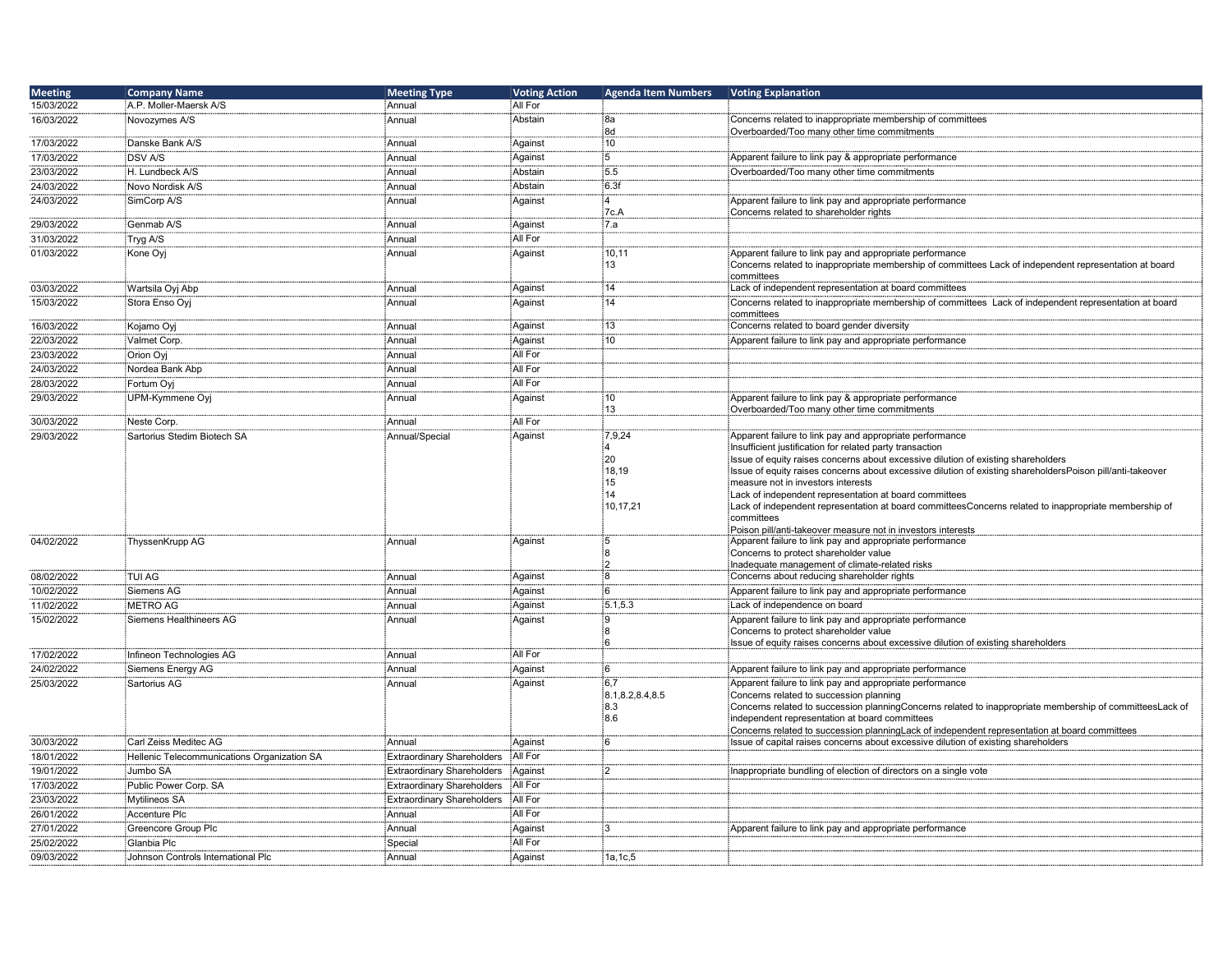| <b>Meeting</b> | <b>Company Name</b>                | <b>Meeting Type</b>                | <b>Voting Action</b> | <b>Agenda Item Numbers</b>  | <b>Voting Explanation</b>                                                                                                                                                                      |
|----------------|------------------------------------|------------------------------------|----------------------|-----------------------------|------------------------------------------------------------------------------------------------------------------------------------------------------------------------------------------------|
| 28/01/2022     | Prada SpA                          | <b>Ordinary Shareholders</b>       | All For              |                             |                                                                                                                                                                                                |
| 11/01/2022     | Aroundtown SA                      | <b>Ordinary Shareholders</b>       | Against              |                             | Issue of equity raises concerns about excessive dilution of existing shareholders                                                                                                              |
| 24/03/2022     | <b>SUSE SA</b>                     | Annual                             | Against              | :6,7                        | Apparent failure to link pay and appropriate performance                                                                                                                                       |
| 31/03/2022     | L'Occitane International S.A.      | <b>Extraordinary Shareholders</b>  | All For              |                             |                                                                                                                                                                                                |
| 27/01/2022     | Pepco Group NV                     | Annual                             | Against              | 5                           | Apparent failure to link pay & appropriate performance                                                                                                                                         |
| 29/03/2022     | Randstad NV                        | Annual                             | Against              | 2b.4a                       | Apparent failure to link pay & appropriate performance                                                                                                                                         |
| 14/03/2022     | SalMar ASA                         | <b>Extraordinary Shareholders</b>  | All For              |                             |                                                                                                                                                                                                |
| 24/03/2022     | Gjensidige Forsikring ASA          | Annual                             | Against              | 13.a                        | Lack of independence on boardLack of independent representation at board committees                                                                                                            |
|                |                                    |                                    |                      | 18.19                       | Apparent failure to link pay and appropriate performance                                                                                                                                       |
| 11/03/2022     | Mapfre SA                          | Annual                             | Against              | 6                           | Concerns about reducing shareholder rights                                                                                                                                                     |
|                |                                    |                                    |                      | :7                          | Concerns to protect shareholder value                                                                                                                                                          |
| 15/03/2022     | Naturgy Energy Group SA            | Annual                             | Against              | 6,7,8,9.2,9.3               |                                                                                                                                                                                                |
|                |                                    |                                    |                      | :9.1                        | Concerns related to below-board gender diversity 2- Concerns related to board gender diversity                                                                                                 |
|                |                                    |                                    |                      | і3                          | Inadequate management of climate-related risks                                                                                                                                                 |
|                |                                    |                                    |                      | 14                          | slasue of capital raises concerns about excessive dilution of existing shareholders                                                                                                            |
| 17/03/2022     | Banco Bilbao Vizcaya Argentaria SA | Annual                             | All For              |                             |                                                                                                                                                                                                |
| 23/03/2022     | <b>Bankinter SA</b>                | Annual                             | Against              | 10.2,12                     | Apparent failure to link pay & appropriate performance                                                                                                                                         |
| 24/03/2022     | Siemens Gamesa Renewable Energy SA | Annual                             | Against              | 13                          | Apparent failure to link pay & appropriate performance                                                                                                                                         |
| 30/03/2022     | Enagas SA                          | Annual                             | Against              | 8,10                        | Apparent failure to link pay & appropriate performance                                                                                                                                         |
|                |                                    |                                    |                      | 6.3<br>11                   | Concerns about remuneration committee performance<br>Apparent failure to link pay & appropriate performance                                                                                    |
| 31/03/2022     | Aena S.M.E. SA                     | Annual                             | Against              | 12                          | Inadequate management of climate-related risks 2- Insufficient basis to support a decision                                                                                                     |
| 31/03/2022     | Banco Santander SA                 | Annual                             | Against              | 8.A.8.F                     |                                                                                                                                                                                                |
|                |                                    |                                    |                      | 8.D                         | Apparent failure to link pay & appropriate performance                                                                                                                                         |
| 31/03/2022     | <b>EDP Renovaveis SA</b>           | Annual                             | Against              | 8                           | Apparent failure to link pay & appropriate performance                                                                                                                                         |
|                |                                    |                                    |                      | 10                          | Issue of capital raises concerns about excessive dilution of existing shareholders                                                                                                             |
| 22/03/2022     | Skandinaviska Enskilda Banken AB   | Annual                             | Against              | 14.a4                       | Lack of independence on board                                                                                                                                                                  |
|                |                                    |                                    |                      | 14.a1,14.a6,14.a7,14.a9,14. | Lack of independence on boardLack of independent representation at board committees                                                                                                            |
| 23/03/2022     | Svenska Handelsbanken AB           | Annual                             | Against              | 18.1, 18.5, 18.7, 18.8, 19  |                                                                                                                                                                                                |
| 24/03/2022     | <b>Essity AB</b>                   | Annual                             | Against              | 11.b, 12, 14, 15            |                                                                                                                                                                                                |
|                |                                    |                                    |                      | 16                          | Apparent failure to link pay and appropriate performance                                                                                                                                       |
| 24/03/2022     | <b>SKF AB</b>                      | Annual                             | Against              | 17                          | Apparent failure to link pay and appropriate performance                                                                                                                                       |
|                |                                    |                                    |                      | 13.5                        | Concerns related to inappropriate membership of committees                                                                                                                                     |
|                |                                    |                                    |                      | 14                          | Overboarded/Too many other time commitments                                                                                                                                                    |
|                |                                    |                                    |                      | 13.1                        | Overboarded/Too many other time commitments: Concerns related to board gender diversity                                                                                                        |
| 29/03/2022     | Skanska AB                         | Annual                             | Against              | 12.b<br>16.c                | Concerns related to inappropriate membership of committeesOverboarded/Too many other time commitments<br>Concerns to protect shareholder value                                                 |
|                |                                    |                                    |                      | 12.e                        | Overboarded/Too many other time commitments                                                                                                                                                    |
|                |                                    |                                    |                      |                             |                                                                                                                                                                                                |
| 29/03/2022     | Telefonaktiebolaget LM Ericsson    | Annual                             | Against              | 11.2,16.3                   |                                                                                                                                                                                                |
| 30/03/2022     | Electrolux AB                      | Annual                             | Against              | 17.c                        | Apparent failure to link pay and appropriate performance                                                                                                                                       |
|                |                                    |                                    |                      | 13.b                        | Concerns related to inappropriate membership of committees                                                                                                                                     |
| 30/03/2022     | Holmen AB                          | Annual                             | Against              | 15.2                        | Concerns to protect shareholder value                                                                                                                                                          |
|                |                                    |                                    |                      | 12.4.12.5<br>12.6           | Lack of independence on board                                                                                                                                                                  |
|                |                                    |                                    |                      | 12.1                        | Lack of independence on boardLack of independent representation at board committees<br>Lack of independence on boardLack of independent representation at board committeesOverboarded/Too many |
|                |                                    |                                    |                      | 12.2,12.7                   | other time commitments                                                                                                                                                                         |
|                |                                    |                                    |                      |                             | Lack of independence on boardOverboarded/Too many other time commitments                                                                                                                       |
| 30/03/2022     | Swedbank AB                        | Annual                             | Against              | 16                          | Apparent failure to link pay & appropriate performance                                                                                                                                         |
| 31/03/2022     | Castellum AB                       | Annual                             | All For              |                             |                                                                                                                                                                                                |
| 31/03/2022     | Lundin Energy AB                   | Annual                             | Against              | 12,19                       | Apparent failure to link pay and appropriate performance                                                                                                                                       |
|                |                                    |                                    |                      | 16.c, 16.f, 16.g            | Lack of independence on board                                                                                                                                                                  |
|                |                                    |                                    |                      | 16.b, 16.d, 16.j            | Lack of independence on boardOverboarded/Too many other time commitments                                                                                                                       |
| 31/03/2022     | Svenska Cellulosa AB SCA           | Annual                             | Against              | 15,16<br>11.8               | Apparent failure to link pay & appropriate performance                                                                                                                                         |
|                |                                    |                                    |                      | 11.1,12                     | Concerns related to inappropriate membership of committees 2- Lack of independent representation at board<br>committees                                                                        |
|                |                                    |                                    |                      |                             | Concerns related to inappropriate membership of committees 2- Lack of independent representation at board                                                                                      |
|                |                                    |                                    |                      |                             | committees 3- Overboarded/Too many other time commitments                                                                                                                                      |
| 25/01/2022     | Sika AG                            | Extraordinary Shareholders Against |                      | :2                          | Insufficient/poor disclosure                                                                                                                                                                   |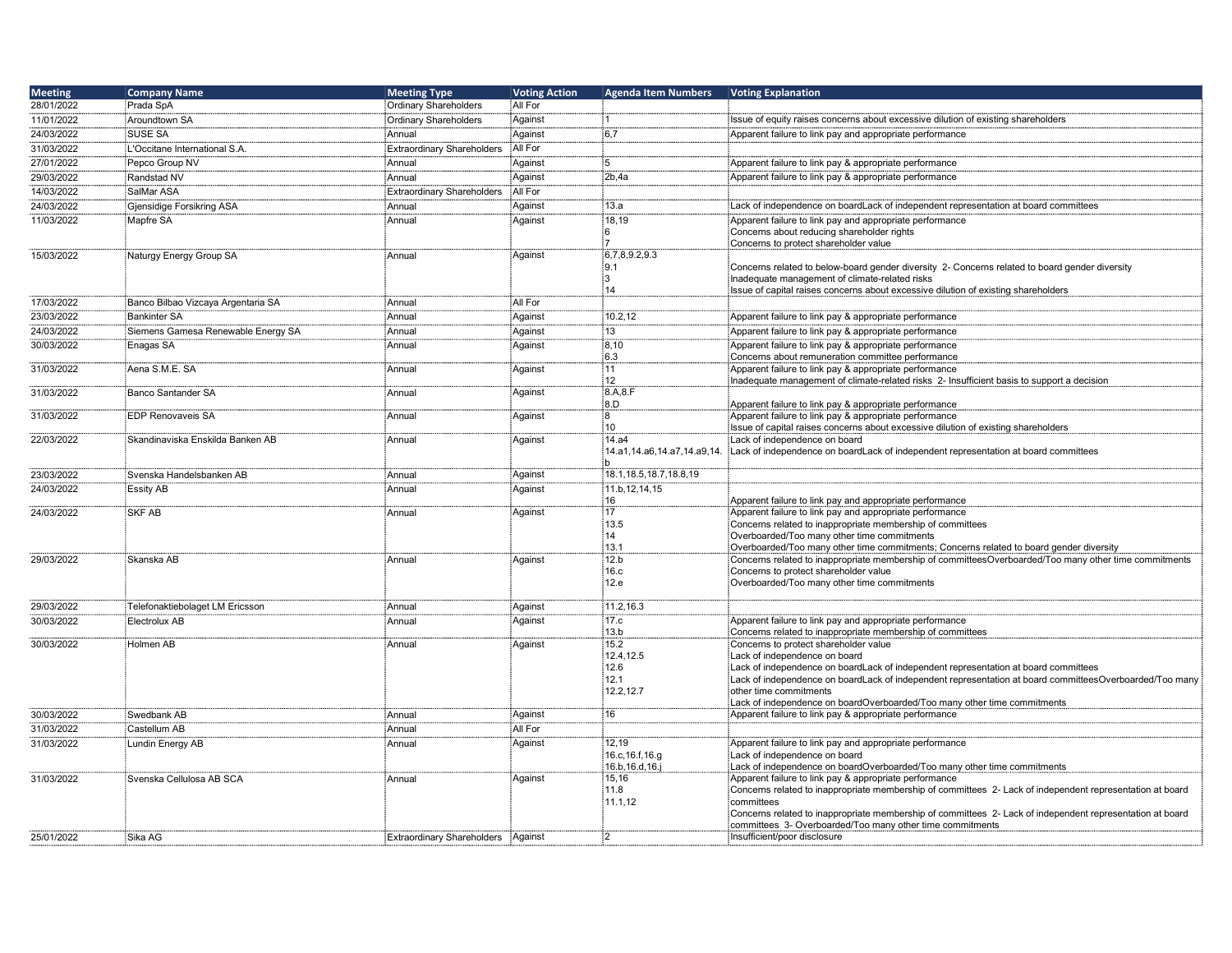| <b>Meeting</b> | <b>Company Name</b>             | <b>Meeting Type</b> | <b>Voting Action</b> | <b>Agenda Item Numbers</b>      | Voting Explanation                                                                                                                                                                                        |
|----------------|---------------------------------|---------------------|----------------------|---------------------------------|-----------------------------------------------------------------------------------------------------------------------------------------------------------------------------------------------------------|
| 04/03/2022     | Novartis AG                     | Annual              | Against              | 11                              |                                                                                                                                                                                                           |
|                |                                 |                     |                      | 6.3                             | Apparent failure to link pay & appropriate performance                                                                                                                                                    |
| 09/03/2022     | TE Connectivity Ltd.            | Annual              | Against              | 8                               | Apparent failure to link pay and appropriate performance                                                                                                                                                  |
|                |                                 |                     |                      | 1i<br>16                        | Concerns about remuneration committee performance<br>Concerns to protect shareholder value                                                                                                                |
|                |                                 |                     |                      | 14                              | Issue of equity raises concerns about excessive dilution of existing shareholders                                                                                                                         |
| 15/03/2022     | Roche Holding AG                | Annual              | Against              | 2.1, 2.2, 5.8, 5.14, 6, 7, 10   |                                                                                                                                                                                                           |
|                |                                 |                     |                      | 5.3,5.13                        | Apparent failure to link pay & appropriate performance                                                                                                                                                    |
| 17/03/2022     | <b>DKSH Holding AG</b>          | Annual              | Against              | 4.2                             | Apparent failure to link pay and appropriate performance                                                                                                                                                  |
|                |                                 |                     |                      | 5.3.2                           | Concerns related to approach to board gender diversity                                                                                                                                                    |
|                |                                 |                     |                      | 8                               | Insufficient/poor disclosure                                                                                                                                                                              |
|                |                                 |                     |                      | 5.1.3,5.2                       | Overboarded/Too many other time commitments                                                                                                                                                               |
| 22/03/2022     | Schindler Holding AG            | Annual              | Against              | 4.2, 4.3<br>5.1                 | Apparent failure to link pay and appropriate performance<br>Combined CEO/Chair                                                                                                                            |
|                |                                 |                     |                      | 5.3.c                           | Concerns related to inappropriate membership of committeesLack of independence on board                                                                                                                   |
|                |                                 |                     |                      | 4.1.6                           | Insufficient/poor disclosure                                                                                                                                                                              |
|                |                                 |                     |                      | 5.2,5.3.b,5.3.g,5.3.i,5.3.j,5.4 | Lack of independence on board                                                                                                                                                                             |
|                |                                 |                     |                      |                                 | Lack of independent representation at board committeesLack of independence on board                                                                                                                       |
|                |                                 |                     |                      | 5.3.a, 5.3.d, 5.3.k             | Overboarded/Too many other time commitments                                                                                                                                                               |
|                |                                 |                     |                      | 5.3.h, 5.4.3                    |                                                                                                                                                                                                           |
| 23/03/2022     | Swiss Prime Site AG             | Annual              | Against              | 9.5                             | Concerns regarding Auditor tenure                                                                                                                                                                         |
|                |                                 |                     |                      | 9.1.2                           | Concerns related to inappropriate membership of committees                                                                                                                                                |
| 24/03/2022     | ABB Ltd.                        | Annual              | Against              | 10 <sup>1</sup><br>11           | Insufficient/poor disclosure                                                                                                                                                                              |
|                |                                 |                     |                      | 7.10                            | Concerns related to board gender diversity                                                                                                                                                                |
| 24/03/2022     | Givaudan SA                     | Annual              | Against              | $\overline{7}$                  | Insufficient/poor disclosure                                                                                                                                                                              |
| 29/03/2022     | <b>SGS SA</b>                   | Annual              | Against              | 1.2                             | Apparent failure to link pay & appropriate performance                                                                                                                                                    |
|                |                                 |                     |                      | 4.2                             | Concerns related to below-board gender diversity                                                                                                                                                          |
|                |                                 |                     |                      | $6\overline{6}$                 | Insufficient/poor disclosure                                                                                                                                                                              |
|                |                                 |                     |                      | 4.1.4                           | Overboarded/Too many other time commitments                                                                                                                                                               |
| 30/03/2022     | Swisscom AG                     | Annual              | Against              | 4.6                             | Concerns related to inappropriate membership of committees                                                                                                                                                |
|                |                                 |                     |                      | g                               | Insufficient/poor disclosure                                                                                                                                                                              |
| 31/03/2022     | PSP Swiss Property AG           | Annual              | Against              | :2                              | Apparent failure to link pay and appropriate performance                                                                                                                                                  |
|                |                                 |                     |                      | 5.6,7.3                         | Concerns related to approach to board gender diversityLack of independent representation at board committees                                                                                              |
|                |                                 |                     |                      | 5.4.7.1<br>12 <sup>°</sup>      | Concerns related to inappropriate membership of committeesLack of independent representation at board<br>committees                                                                                       |
|                |                                 |                     |                      |                                 | Insufficient/poor disclosure                                                                                                                                                                              |
|                |                                 |                     |                      |                                 |                                                                                                                                                                                                           |
| 25/01/2022     | Metro Inc.                      | Annual              | Against              | $1.2^{\circ}$                   | Concerns related to board ethnic and/or racial diversity                                                                                                                                                  |
|                |                                 |                     |                      | 5,8,9                           | SH: For shareholder resolution, against management recommendation / Shareholder proposal promotes better                                                                                                  |
|                |                                 |                     |                      | 6                               | management of ESG opportunities and risks                                                                                                                                                                 |
|                |                                 |                     |                      |                                 | SH: For shareholder resolution, against management recommendation / Shareholder proposal promotes                                                                                                         |
|                |                                 |                     |                      |                                 | transparency                                                                                                                                                                                              |
| 02/02/2022     | CGI Inc.                        | Annual              | Against              | 1.15                            | Concerns about remuneration committee performance                                                                                                                                                         |
|                |                                 |                     |                      | 1.3<br>3                        | Concerns related to board ethnic and/or racial diversityConcerns to protect shareholder value<br>SH: For shareholder resolution, against management recommendation / Shareholder proposal promotes better |
|                |                                 |                     |                      |                                 | management of ESG opportunities and risks                                                                                                                                                                 |
| 05/01/2022     | Zscaler, Inc.                   | Annual              | Against              | :3                              | Apparent failure to link pay and appropriate performance                                                                                                                                                  |
|                |                                 |                     |                      | 1.2                             | Concerns about overall board structureConcerns to protect shareholder value                                                                                                                               |
| 13/01/2022     | Micron Technology, Inc.         | Annual              | Against              | 1a                              | Concerns about remuneration committee performance                                                                                                                                                         |
| 20/01/2022     | Costco Wholesale Corporation    | Annual              | Against              | 5,6                             | SH: For shareholder resolution, against management recommendation / Shareholder proposal promotes better                                                                                                  |
|                |                                 |                     |                      |                                 | management of ESG opportunities and risks                                                                                                                                                                 |
| 20/01/2022     | Intuit Inc.                     | Annual              | Against              | $\mathcal{P}$                   | Apparent failure to link pay and appropriate performance                                                                                                                                                  |
|                |                                 |                     |                      | 1g                              | Concerns about remuneration committee performance                                                                                                                                                         |
| 25/01/2022     | Becton, Dickinson and Company   | Annual              | Against              | :3                              | Apparent failure to link pay and appropriate performance                                                                                                                                                  |
|                |                                 |                     |                      | 1.7                             | Concerns about remuneration committee performance                                                                                                                                                         |
|                |                                 |                     |                      | 4<br>$\overline{\mathbf{4}}$    | Shareholder proposal promotes appropriate accountability or incentivisation                                                                                                                               |
| 25/01/2022     | <b>Hormel Foods Corporation</b> | Annual              | Against              | 3                               |                                                                                                                                                                                                           |
|                |                                 |                     |                      | 1d                              | Apparent failure to link pay and appropriate performance<br>Concerns about remuneration committee performance                                                                                             |
| 25/01/2022     | Jacobs Engineering Group Inc.   | Annual              | All For              |                                 |                                                                                                                                                                                                           |
| 25/01/2022     | Visa Inc.                       | Annual              | Against              | $\overline{2}$                  | Apparent failure to link pay & appropriate performance                                                                                                                                                    |
|                |                                 |                     |                      | 1 <sub>b</sub>                  | Concerns about overall board structure                                                                                                                                                                    |
|                |                                 |                     |                      | 1 <sub>h</sub>                  | Concerns about remuneration committee performance                                                                                                                                                         |
|                |                                 |                     |                      |                                 |                                                                                                                                                                                                           |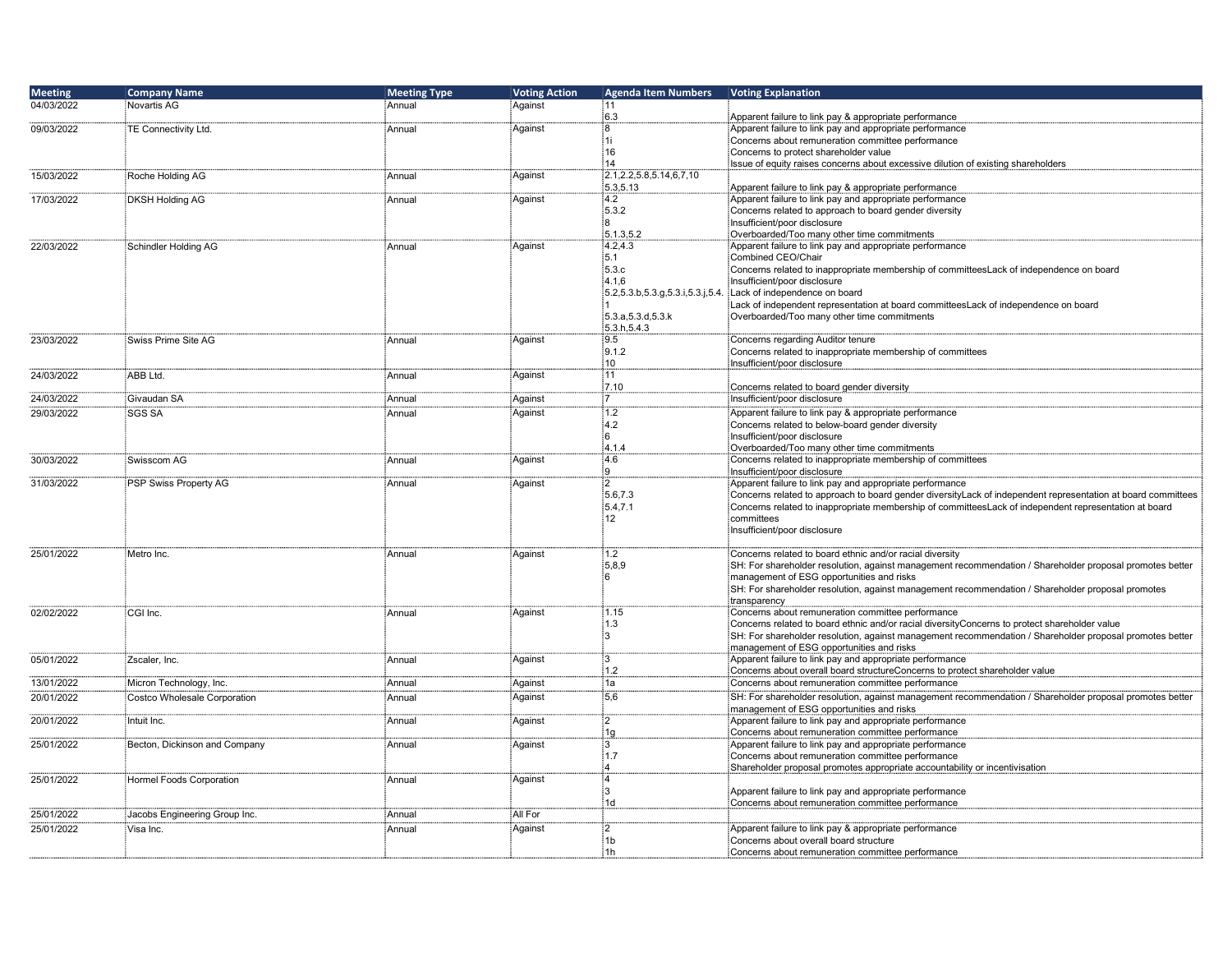| <b>Meeting</b> | <b>Company Name</b>             | <b>Meeting Type</b> | <b>Voting Action</b> | <b>Agenda Item Numbers</b> | <b>Voting Explanation</b>                                                                                                                                                                            |
|----------------|---------------------------------|---------------------|----------------------|----------------------------|------------------------------------------------------------------------------------------------------------------------------------------------------------------------------------------------------|
| 26/01/2022     | D.R. Horton, Inc.               | Annual              | Against              | :2                         | Apparent failure to link pay and appropriate performance                                                                                                                                             |
| 27/01/2022     |                                 | Annual              |                      | 1b<br>$2^{\circ}$          | Concerns about remuneration committee performance                                                                                                                                                    |
|                | Walgreens Boots Alliance, Inc.  |                     | Against              | :1i                        | Apparent failure to link pay & appropriate performance<br>Concerns about remuneration committee performance                                                                                          |
|                |                                 |                     |                      | 6                          | SH: For shareholder resolution, against management recommendation / Shareholder proposal promotes better                                                                                             |
|                |                                 |                     |                      | ៈ5                         | management of ESG opportunities and risks                                                                                                                                                            |
|                |                                 |                     |                      |                            | SH: For shareholder resolution, against management recommendation / Shareholder proposal promotes                                                                                                    |
|                |                                 |                     |                      | :2                         | enhanced shareholder rights                                                                                                                                                                          |
| 28/01/2022     | <b>WestRock Company</b>         | Annual              | Against              | 1b                         | Apparent failure to link pay and appropriate performance<br>Concerns about remuneration committee performance                                                                                        |
| 31/01/2022     | PTC Inc.                        | Annual              | All For              |                            |                                                                                                                                                                                                      |
| 01/02/2022     | Aramark                         | Annual              | Against              | Β.                         | Apparent failure to link pay and appropriate performance                                                                                                                                             |
|                |                                 |                     |                      | 1a                         | Concerns about remuneration committee performance                                                                                                                                                    |
| 01/02/2022     | Emerson Electric Co.            | Annual              | Against              | 1.1                        | Concerns about overall board structureConcerns related to board ethnic and/or racial diversity                                                                                                       |
| 01/02/2022     | Rockwell Automation, Inc.       | Annual              | Against              | ΪBΪ<br>A <sub>1</sub>      | Apparent failure to link pay and appropriate performance                                                                                                                                             |
| 09/02/2022     | <b>Atmos Energy Corporation</b> | Annual              | Against              | 3                          | Concerns about overall board structure<br>Apparent failure to link pay and appropriate performance                                                                                                   |
|                |                                 |                     |                      | 1g                         | Concerns about remuneration committee performance                                                                                                                                                    |
| 10/02/2022     | Tyson Foods, Inc.               | Annual              | Against              | 1i                         | Concerns about remuneration committee performance                                                                                                                                                    |
|                |                                 |                     |                      | 1b<br>١R.                  | Concerns to protect shareholder value                                                                                                                                                                |
|                |                                 |                     |                      |                            | SH: For shareholder resolution, against management recommendation / Shareholder proposal promotes better<br>management of ESG opportunities and risks                                                |
| 23/02/2022     | Deere & Company                 | Annual              | Against              | $^{12}$                    | Apparent failure to link pay & appropriate performance                                                                                                                                               |
|                |                                 |                     |                      |                            | Concerns about remuneration committee performance                                                                                                                                                    |
| 23/02/2022     | Franklin Resources, Inc.        | Annual              | All For              |                            |                                                                                                                                                                                                      |
| 24/02/2022     | Raymond James Financial, Inc.   | Annual              | All For              |                            |                                                                                                                                                                                                      |
| 25/02/2022     | Zendesk, Inc.                   | Special             | Against              | :2                         | Concerns related to minority shareholder interest                                                                                                                                                    |
| 01/03/2022     | Fair Isaac Corporation          | Annual              | All For              |                            | Insufficient justification for related party transaction                                                                                                                                             |
| 01/03/2022     | Nordson Corporation             | Annual              | Against              | Ε.                         | Apparent failure to link pay and appropriate performance                                                                                                                                             |
|                |                                 |                     |                      | 1.3                        | Concerns about remuneration committee performanceConcerns about overall board structure                                                                                                              |
| 04/03/2022     | Apple Inc.                      | Annual              | Against              | 1e, 3, 6                   |                                                                                                                                                                                                      |
|                |                                 |                     |                      | 7,8,10                     | SH: For shareholder resolution, against management recommendation / Shareholder proposal promotes better<br>management of ESG opportunities and risks                                                |
| 09/03/2022     | Analog Devices, Inc.            | Annual              | Against              | $^{2}$                     | Apparent failure to link pay & appropriate performance                                                                                                                                               |
|                |                                 |                     |                      | 1g                         | Concerns about remuneration committee performance                                                                                                                                                    |
| 09/03/2022     | <b>QUALCOMM</b> Incorporated    | Annual              | All For              |                            |                                                                                                                                                                                                      |
| 09/03/2022     | The Walt Disney Company         | Annual              | Against              | з.                         | Apparent failure to link pay & appropriate performance                                                                                                                                               |
|                |                                 |                     |                      | :6,7<br>5                  | SH: For shareholder resolution, against management recommendation / Shareholder proposal promotes better<br>management of ESG opportunities and risks                                                |
|                |                                 |                     |                      |                            | SH: For shareholder resolution, against management recommendation / Shareholder proposal promotes                                                                                                    |
|                |                                 |                     |                      |                            | enhanced shareholder rights                                                                                                                                                                          |
|                |                                 |                     |                      |                            | SH: For shareholder resolution, against management recommendation / Shareholder proposal promotes                                                                                                    |
|                |                                 |                     | Against              | 3,4                        | transparency<br>Apparent failure to link pay and appropriate performance                                                                                                                             |
| 10/03/2022     | AmerisourceBergen Corporation   | Annual              |                      | 1g                         | Concerns about remuneration committee performance                                                                                                                                                    |
|                |                                 |                     |                      | :5                         | SH: For shareholder resolution, against management recommendation / Shareholder proposal promotes                                                                                                    |
|                |                                 |                     |                      | ∔6                         | appropriate accountability or incentivisation 2- SH: For shareholder resolution, against management                                                                                                  |
|                |                                 |                     |                      |                            | recommendation / Shareholder proposal promotes better management of ESG opportunities and risks<br>SH: For shareholder resolution, against management recommendation / Shareholder proposal promotes |
|                |                                 |                     |                      |                            | enhanced shareholder rights                                                                                                                                                                          |
| 10/03/2022     | Applied Materials, Inc.         | Annual              | Against              | 1f, 2, 4                   |                                                                                                                                                                                                      |
| 10/03/2022     | F5, Inc.                        | Annual              | Against              | 4                          | Apparent failure to link pay and appropriate performance                                                                                                                                             |
|                |                                 |                     |                      | 1a                         | Concerns about remuneration committee performance                                                                                                                                                    |
| 10/03/2022     | Hologic, Inc.                   | Annual              | Against              | $^{2}$                     | Apparent failure to link pay and appropriate performance                                                                                                                                             |
| 11/03/2022     | Discovery, Inc.                 | Special             | Against              | 1d<br>1C                   | Concerns about remuneration committee performance                                                                                                                                                    |
| 16/03/2022     | Agilent Technologies, Inc.      | Annual              | Against              | 1.1                        | Apparent failure to link pay & appropriate performance                                                                                                                                               |
|                |                                 |                     |                      | :2                         | Apparent failure to link pay and appropriate performance                                                                                                                                             |
|                |                                 |                     |                      |                            | SH: For shareholder resolution, against management recommendation / Shareholder proposal promotes                                                                                                    |
|                |                                 |                     |                      |                            | appropriate accountability or incentivisation                                                                                                                                                        |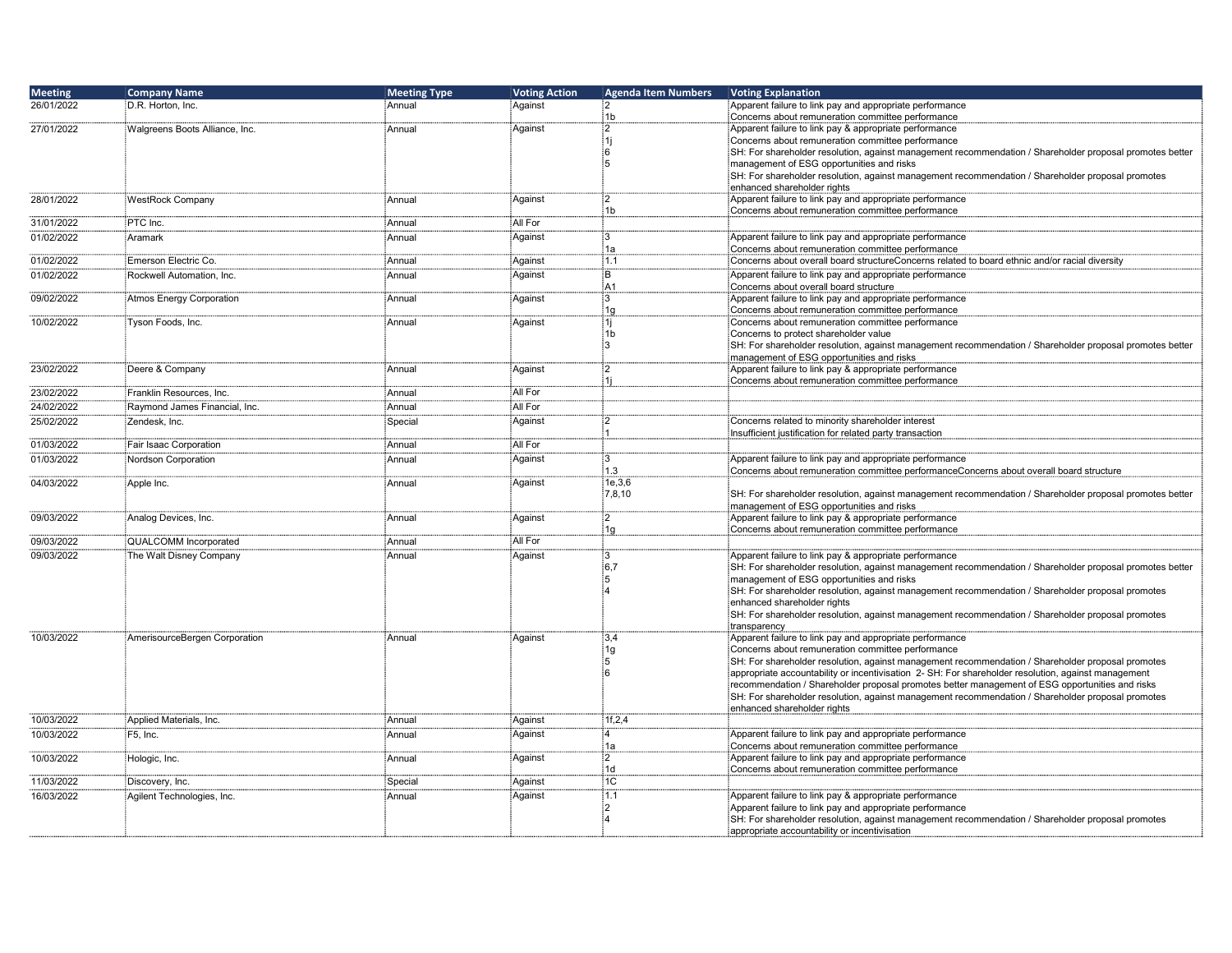| <b>Meeting</b> | <b>Company Name</b>                      | <b>Meeting Type</b> | <b>Voting Action</b> | <b>Agenda Item Numbers</b> | <b>Voting Explanation</b>                                                                                |
|----------------|------------------------------------------|---------------------|----------------------|----------------------------|----------------------------------------------------------------------------------------------------------|
| 16/03/2022     | <b>Starbucks Corporation</b>             | Annual              | Against              |                            | Apparent failure to link pay & appropriate performance                                                   |
|                |                                          |                     |                      | :5                         | SH: For shareholder resolution, against management recommendation / Shareholder proposal promotes better |
| 16/03/2022     | The Cooper Companies, Inc.               |                     | All For              |                            | management of ESG opportunities and risks                                                                |
|                |                                          | : Annual            |                      |                            |                                                                                                          |
| 17/03/2022     | Keysight Technologies, Inc.              | Annual              | Against              | 1.1,3                      |                                                                                                          |
| 18/03/2022     | <b>HEICO Corporation</b>                 | Annual              | Against              | 1.3                        | Concerns about overall board structure 2- Concerns related to below-board gender diversity               |
| 11/01/2022     | Bellevue Healthcare Trust plc            | Special             | All For              |                            |                                                                                                          |
| 11/01/2022     | <b>EVRAZ Plc</b>                         | Special             | All For              |                            |                                                                                                          |
| 13/01/2022     | Centrica Plc                             | Special             | All For              |                            |                                                                                                          |
| 13/01/2022     | JPMorgan Japanese Investment Trust PLC   | : Annual            | All For              |                            |                                                                                                          |
| 19/01/2022     | Diploma Plc                              | Annual              | Against              | 12                         | Apparent failure to link pay & appropriate performance                                                   |
| 19/01/2022     | WH Smith Plc                             | Annual              | Abstain              | 10                         | Concerns to protect shareholder value                                                                    |
| 20/01/2022     | BHP Group (UK) Ltd.                      | Court               | Against<br>All For   |                            | Apparent failure to link pay and appropriate performance                                                 |
| 20/01/2022     | BHP Group (UK) Ltd.                      | Special             | All For              |                            |                                                                                                          |
| 20/01/2022     | Countryside Partnerships Plc             | Annual              | All For              |                            |                                                                                                          |
| 20/01/2022     | Vivo Energy Plc                          | Court               | All For              |                            |                                                                                                          |
|                |                                          |                     | All For              |                            |                                                                                                          |
| 20/01/2022     | Vivo Energy Plc                          | Special             |                      |                            |                                                                                                          |
| 25/01/2022     | Auction Technology Group Plc             | Annual              | All For              |                            |                                                                                                          |
| 25/01/2022     | Mitchells & Butlers Plc                  | Annual              | Against              | 2,5,6,8                    |                                                                                                          |
| 26/01/2022     | AJ Bell Plc                              | Annual              | Aqainst              | $\overline{2}$             | Apparent failure to link pay & appropriate performance                                                   |
| 27/01/2022     | <b>Britvic Plc</b>                       | Annual              | Against              | .<br>4                     | Apparent failure to link pay & appropriate performance<br>Overboarded/Too many other time commitments    |
| 28/01/2022     | Amdocs Limited                           | Annual              | Against              | 1.6                        | Concerns related to approach to board gender diversityConcerns related to approach to board              |
|                |                                          |                     |                      |                            | diversityConcerns related to succession planning                                                         |
| 28/01/2022     | <b>Avon Protection Plc</b>               | Annual              | All For              |                            |                                                                                                          |
| 01/02/2022     | Schroder AsiaPacific Fund PLC            | Annual              | Against              | 11                         | Concerns about reducing shareholder rights                                                               |
| 02/02/2022     | Edinburgh Worldwide Investment Trust PLC | Annual              | All For              |                            |                                                                                                          |
| 02/02/2022     | Imperial Brands Plc                      | Annual              | All For              |                            |                                                                                                          |
| 02/02/2022     | Playtech Plc                             | Court               | All For              |                            |                                                                                                          |
| 02/02/2022     | Playtech Plc                             | Special             | All For              |                            |                                                                                                          |
| 03/02/2022     | Compass Group Plc                        | Annual              | All For              |                            |                                                                                                          |
| 03/02/2022     | Future Plc                               | Annual              | Against              | :3                         | Apparent failure to link pay and appropriate performance                                                 |
|                |                                          |                     |                      | 7,9                        | Concerns about remuneration committee performance                                                        |
|                |                                          |                     |                      | 5,10                       | Overboarded/Too many other time commitments                                                              |
| 03/02/2022     | The Sage Group Plc                       | : Annual            | Against              | $^{12}$                    | Apparent failure to link pay & appropriate performance                                                   |
| 04/02/2022     | Brewin Dolphin Holdings Plc              | Annual              | All For              |                            |                                                                                                          |
| 04/02/2022     | Shaftesbury Plc                          | Annual              | All For              |                            |                                                                                                          |
| 04/02/2022     | SSP Group Plc                            | Annual              | All For              |                            |                                                                                                          |
| 09/02/2022     | Euromoney Institutional Investor Plc     | Annual              | Against              | 2                          | Apparent failure to link pay and appropriate performance                                                 |
| 09/02/2022     | Finsbury Growth & Income Trust PLC       | Annual              | All For              |                            |                                                                                                          |
| 09/02/2022     | Grainger Plc                             | Annual              | All For              |                            |                                                                                                          |
| 10/02/2022     | easyJet Plc                              | Annual              | Against              | :3                         |                                                                                                          |
| 10/02/2022     | <b>Tritax Eurobox Plc</b>                | Annual              | All For              |                            |                                                                                                          |
| 11/02/2022     | <b>Victrex Plc</b>                       | Annual              | All For              |                            |                                                                                                          |
| 14/02/2022     | GCP Infrastructure Investments Limited   | Annual              | Against              | :7                         | Concerns related to inappropriate membership of committees                                               |
| 16/02/2022     | Liontrust Asset Management Plc           | Special             | Against              | 1,2                        | Apparent failure to link pay and appropriate performance                                                 |
| 17/02/2022     | Chrysalis Investments Limited            | Annual              | All For              |                            |                                                                                                          |
| 17/02/2022     | Virgin Money UK Plc                      | Annual              | All For              |                            |                                                                                                          |
| 22/02/2022     | Wizz Air Holdings Plc                    | Special             | All For              |                            |                                                                                                          |
| 24/02/2022     | Integrafin Holdings Plc                  | Annual              | Against              | :2                         | Apparent failure to link pay and appropriate performance                                                 |
| 24/02/2022     | The Bankers Investment Trust PLC         | Annual              | All For              |                            |                                                                                                          |
| 02/03/2022     | Paragon Banking Group Plc                | Annual              | All For              |                            |                                                                                                          |
| 03/03/2022     | Aberforth Smaller Companies Trust PLC    | Annual              | All For              |                            |                                                                                                          |
| 03/03/2022     | Chemring Group Plc                       | Annual              | Against              | :2                         | Apparent failure to link pay and appropriate performance                                                 |
|                |                                          |                     |                      | :5                         | Overboarded/Too many other time commitments                                                              |